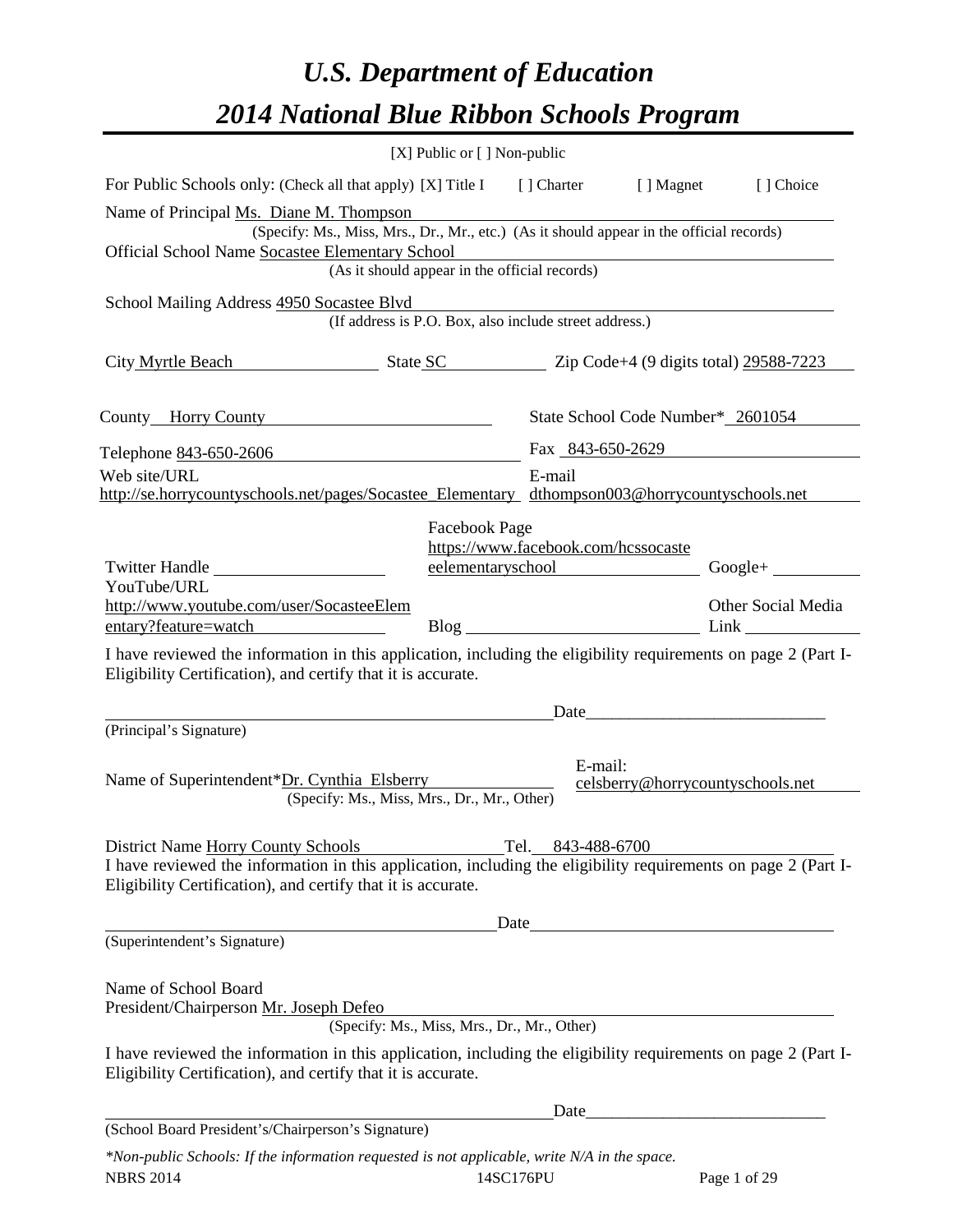### **Include this page in the school's application as page 2.**

The signatures on the first page of this application (cover page) certify that each of the statements below concerning the school's eligibility and compliance with U.S. Department of Education, Office for Civil Rights (OCR) requirements is true and correct.

- 1. The school configuration includes one or more of grades K-12. (Schools on the same campus with one principal, even a K-12 school, must apply as an entire school.)
- 2. The school has made its Annual Measurable Objectives (AMOs) or Adequate Yearly Progress (AYP) each year for the past two years and has not been identified by the state as "persistently dangerous" within the last two years.
- 3. To meet final eligibility, a public school must meet the state's AMOs or AYP requirements in the 2013-2014 school year and be certified by the state representative. Any status appeals must be resolved at least two weeks before the awards ceremony for the school to receive the award.
- 4. If the school includes grades 7 or higher, the school must have foreign language as a part of its curriculum.
- 5. The school has been in existence for five full years, that is, from at least September 2008 and each tested grade must have been part of the school for the past three years.
- 6. The nominated school has not received the National Blue Ribbon Schools award in the past five years: 2009, 2010, 2011, 2012, or 2013.
- 7. The nominated school has no history of testing irregularities, nor have charges of irregularities been brought against the school at the time of nomination. The U.S. Department of Education reserves the right to disqualify a school's application and/or rescind a school's award if irregularities are later discovered and proven by the state.
- 8. The nominated school or district is not refusing Office of Civil Rights (OCR) access to information necessary to investigate a civil rights complaint or to conduct a district-wide compliance review.
- 9. The OCR has not issued a violation letter of findings to the school district concluding that the nominated school or the district as a whole has violated one or more of the civil rights statutes. A violation letter of findings will not be considered outstanding if OCR has accepted a corrective action plan from the district to remedy the violation.
- 10. The U.S. Department of Justice does not have a pending suit alleging that the nominated school or the school district as a whole has violated one or more of the civil rights statutes or the Constitution's equal protection clause.
- 11. There are no findings of violations of the Individuals with Disabilities Education Act in a U.S. Department of Education monitoring report that apply to the school or school district in question; or if there are such findings, the state or district has corrected, or agreed to correct, the findings.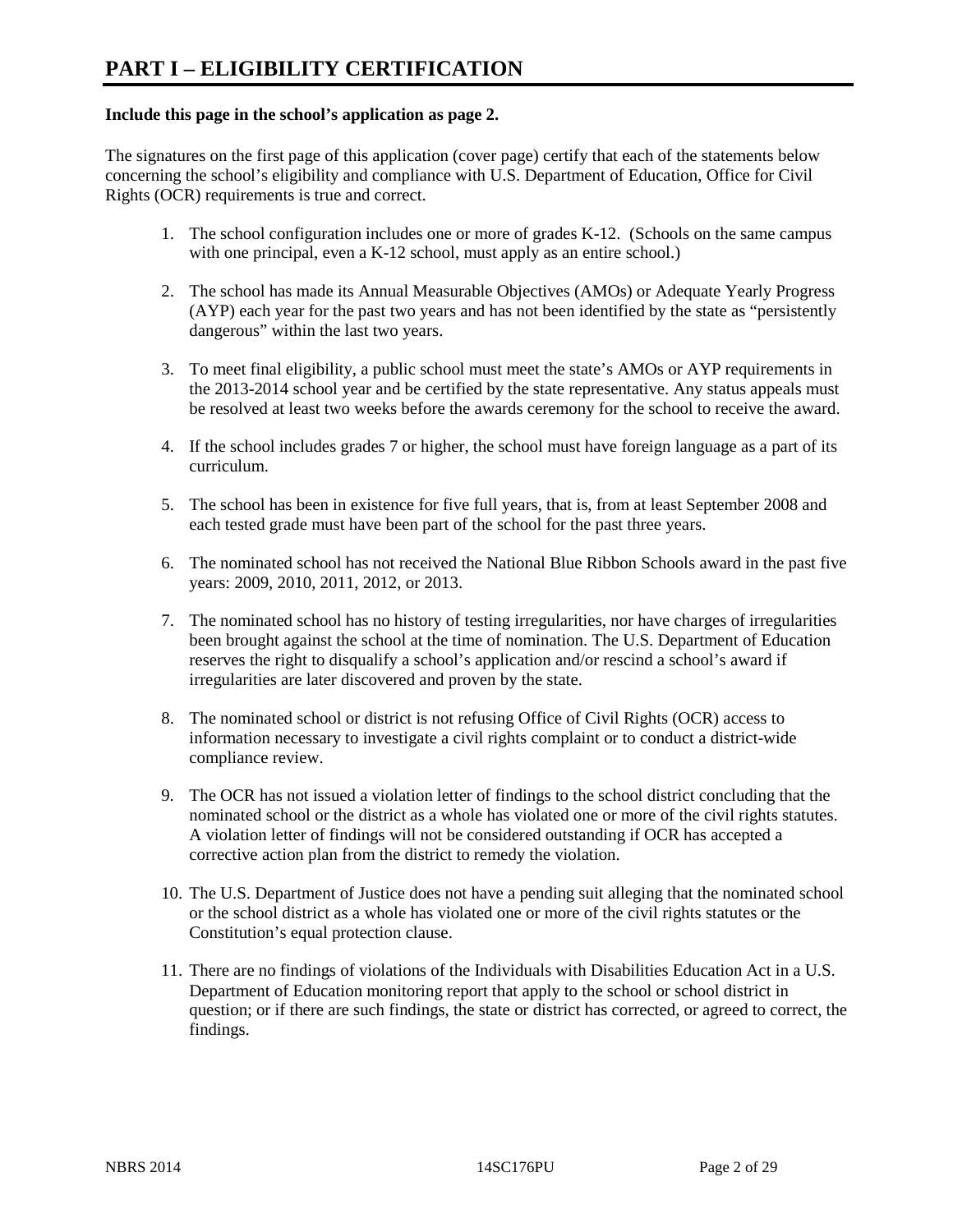## **PART II - DEMOGRAPHIC DATA**

### **All data are the most recent year available.**

**DISTRICT** (Question 1 is not applicable to non-public schools)

| 1. | Number of schools in the district<br>(per district designation): | 30 Elementary schools (includes K-8)<br>11 Middle/Junior high schools |
|----|------------------------------------------------------------------|-----------------------------------------------------------------------|
|    |                                                                  | 15 High schools                                                       |
|    |                                                                  | $0 K-12$ schools                                                      |

56 TOTAL

**SCHOOL** (To be completed by all schools)

- 2. Category that best describes the area where the school is located:
	- [] Urban or large central city
	- [ ] Suburban with characteristics typical of an urban area
	- [X] Suburban
	- [ ] Small city or town in a rural area
	- [ ] Rural
- 3. 1 Number of years the principal has been in her/his position at this school.
- 4. Number of students as of October 1 enrolled at each grade level or its equivalent in applying school:

| Grade                           | # of         | # of Females | <b>Grade Total</b> |
|---------------------------------|--------------|--------------|--------------------|
|                                 | <b>Males</b> |              |                    |
| <b>PreK</b>                     | 36           | 35           | 71                 |
| K                               | 69           | 61           | 130                |
| $\mathbf{1}$                    | 56           | 62           | 118                |
| $\mathbf{2}$                    | 68           | 55           | 123                |
| 3                               | 54           | 61           | 115                |
| 4                               | 42           | 51           | 93                 |
| 5                               | 65           | 44           | 109                |
| 6                               | 0            | 0            | $\theta$           |
| 7                               | 0            | 0            | 0                  |
| 8                               | $\theta$     | 0            | 0                  |
| 9                               | 0            | 0            | 0                  |
| 10                              | 0            | 0            | 0                  |
| 11                              | 0            | 0            | 0                  |
| 12                              | 0            | 0            | 0                  |
| <b>Total</b><br><b>Students</b> | 390          | 369          | 759                |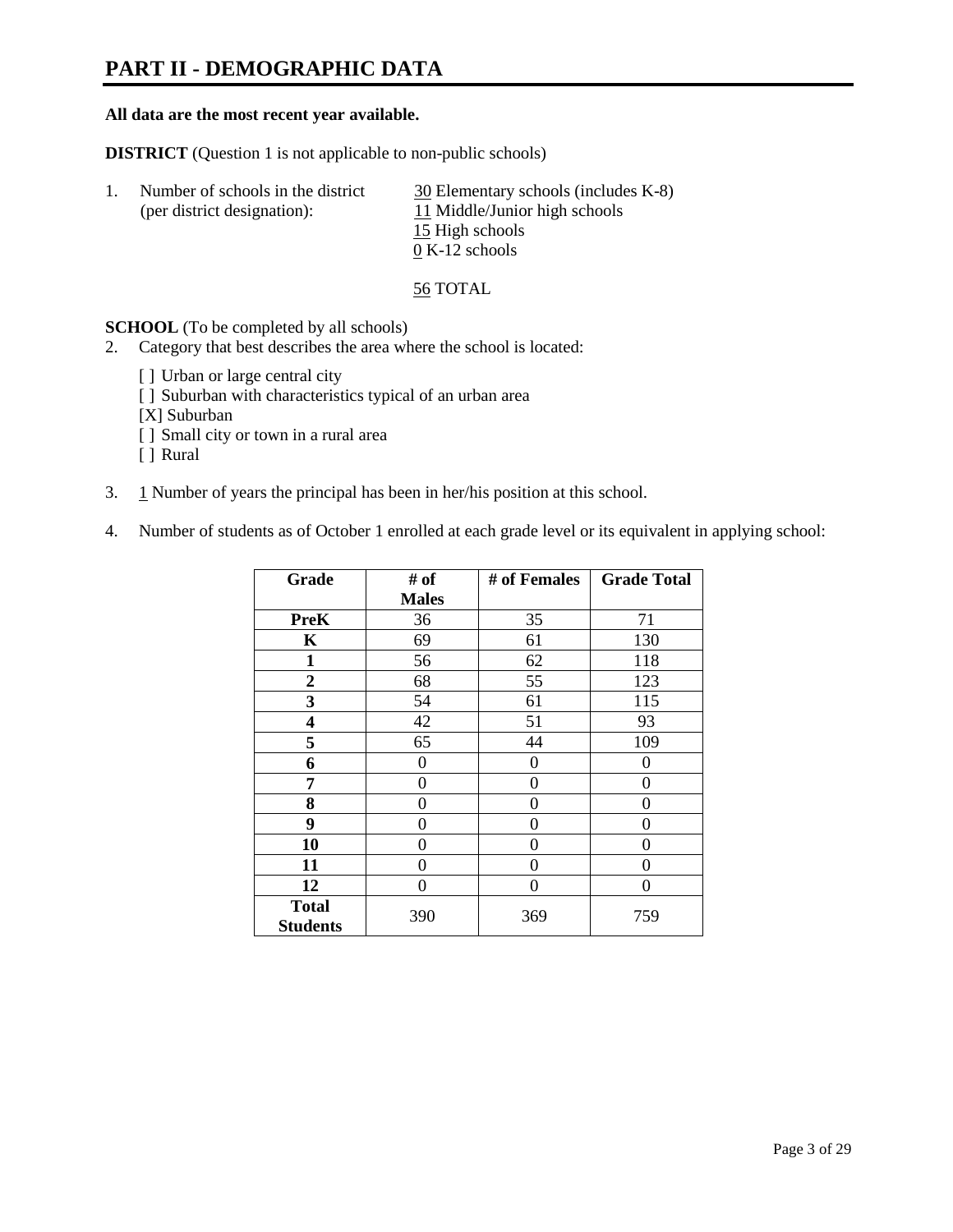the school: 1 % Asian

5. Racial/ethnic composition of  $\qquad \qquad \underline{0}$  % American Indian or Alaska Native 17 % Black or African American 32 % Hispanic or Latino 0 % Native Hawaiian or Other Pacific Islander 44 % White 6 % Two or more races **100 % Total**

(Only these seven standard categories should be used to report the racial/ethnic composition of your school. The Final Guidance on Maintaining, Collecting, and Reporting Racial and Ethnic Data to the U.S. Department of Education published in the October 19, 2007 *Federal Register* provides definitions for each of the seven categories.)

6. Student turnover, or mobility rate, during the 2012 - 2013 year: 24%

This rate should be calculated using the grid below. The answer to (6) is the mobility rate.

| <b>Steps For Determining Mobility Rate</b>         | Answer |
|----------------------------------------------------|--------|
| (1) Number of students who transferred to          |        |
| the school after October 1, 2012 until the         | 85     |
| end of the school year                             |        |
| (2) Number of students who transferred             |        |
| <i>from</i> the school after October 1, 2012 until | 94     |
| the end of the 2012-2013 school year               |        |
| (3) Total of all transferred students [sum of      | 179    |
| rows $(1)$ and $(2)$ ]                             |        |
| (4) Total number of students in the school as      | 752    |
| of October 1                                       |        |
| $(5)$ Total transferred students in row $(3)$      | 0.238  |
| divided by total students in row (4)               |        |
| $(6)$ Amount in row $(5)$ multiplied by 100        | 24     |

### 7. English Language Learners (ELL) in the school: 32 %

234 Total number ELL Number of non-English languages represented: 5

Specify non-English languages: Spanish, Portuguese, Arabic, Vietnamese, Chinese

8. Students eligible for free/reduced-priced meals: 81 %

Total number students who qualify: 592

If this method is not an accurate estimate of the percentage of students from low-income families, or the school does not participate in the free and reduced-priced school meals program, supply an accurate estimate and explain how the school calculated this estimate.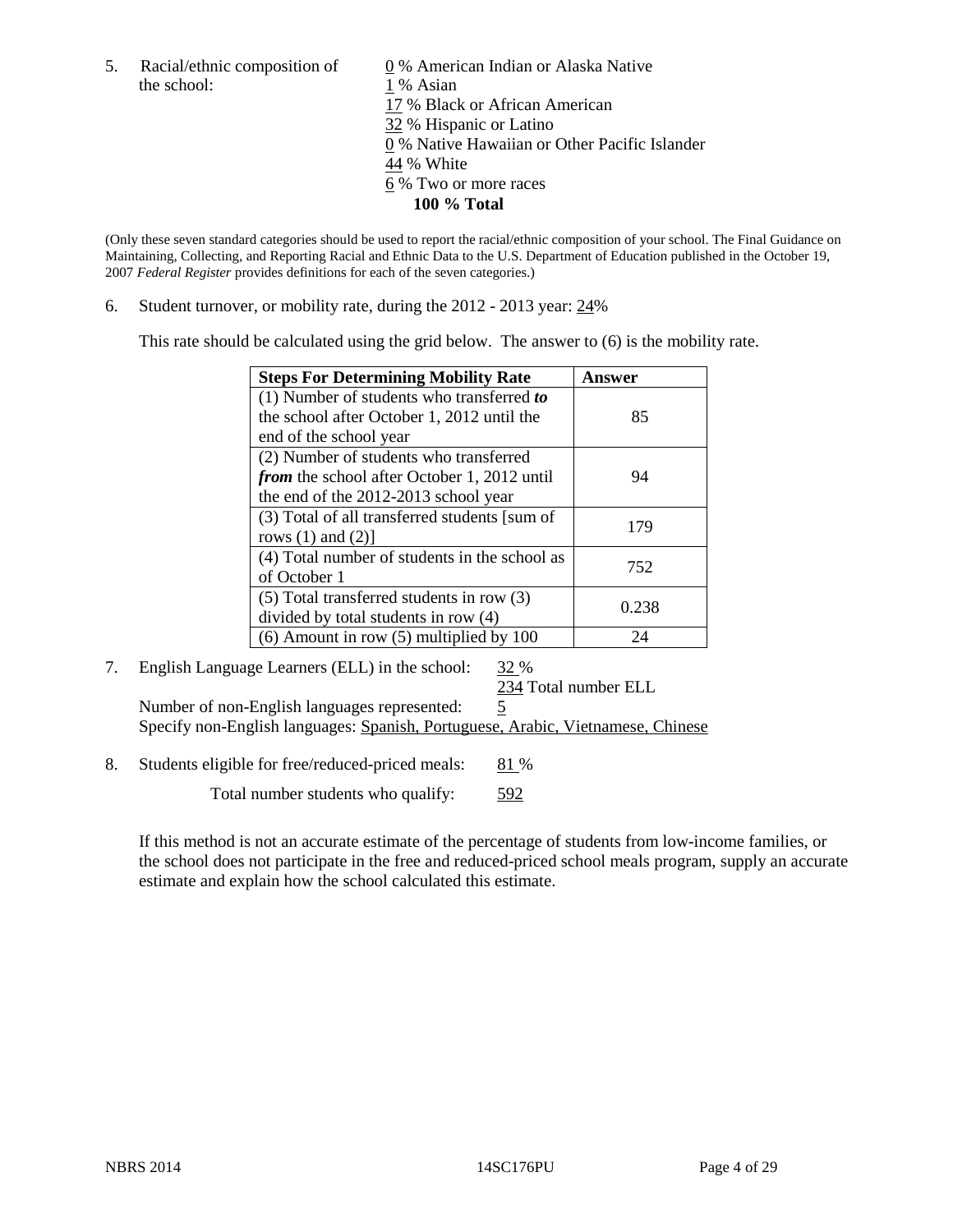113 Total number of students served

Indicate below the number of students with disabilities according to conditions designated in the Individuals with Disabilities Education Act. Do not add additional categories.

| 8 Autism                | 0 Orthopedic Impairment                 |
|-------------------------|-----------------------------------------|
| 0 Deafness              | 8 Other Health Impaired                 |
| 0 Deaf-Blindness        | 27 Specific Learning Disability         |
| 0 Emotional Disturbance | 30 Speech or Language Impairment        |
| 0 Hearing Impairment    | 0 Traumatic Brain Injury                |
| 0 Mental Retardation    | 0 Visual Impairment Including Blindness |
| 1 Multiple Disabilities | 39 Developmentally Delayed              |
|                         |                                         |

10. Use Full-Time Equivalents (FTEs), rounded to nearest whole numeral, to indicate the number of personnel in each of the categories below:

|                                       | <b>Number of Staff</b> |
|---------------------------------------|------------------------|
| Administrators                        |                        |
| Classroom teachers                    | 34                     |
| Resource teachers/specialists         |                        |
| e.g., reading, math, science, special | 16                     |
| education, enrichment, technology,    |                        |
| art, music, physical education, etc.  |                        |
| Paraprofessionals                     | 14                     |
| Student support personnel             |                        |
| e.g., guidance counselors, behavior   |                        |
| interventionists, mental/physical     |                        |
| health service providers,             | 3                      |
| psychologists, family engagement      |                        |
| liaisons, career/college attainment   |                        |
| coaches, etc.                         |                        |
|                                       |                        |

11. Average student-classroom teacher ratio, that is, the number of students in the school divided by the FTE of classroom teachers, e.g.,  $22:1$  21:1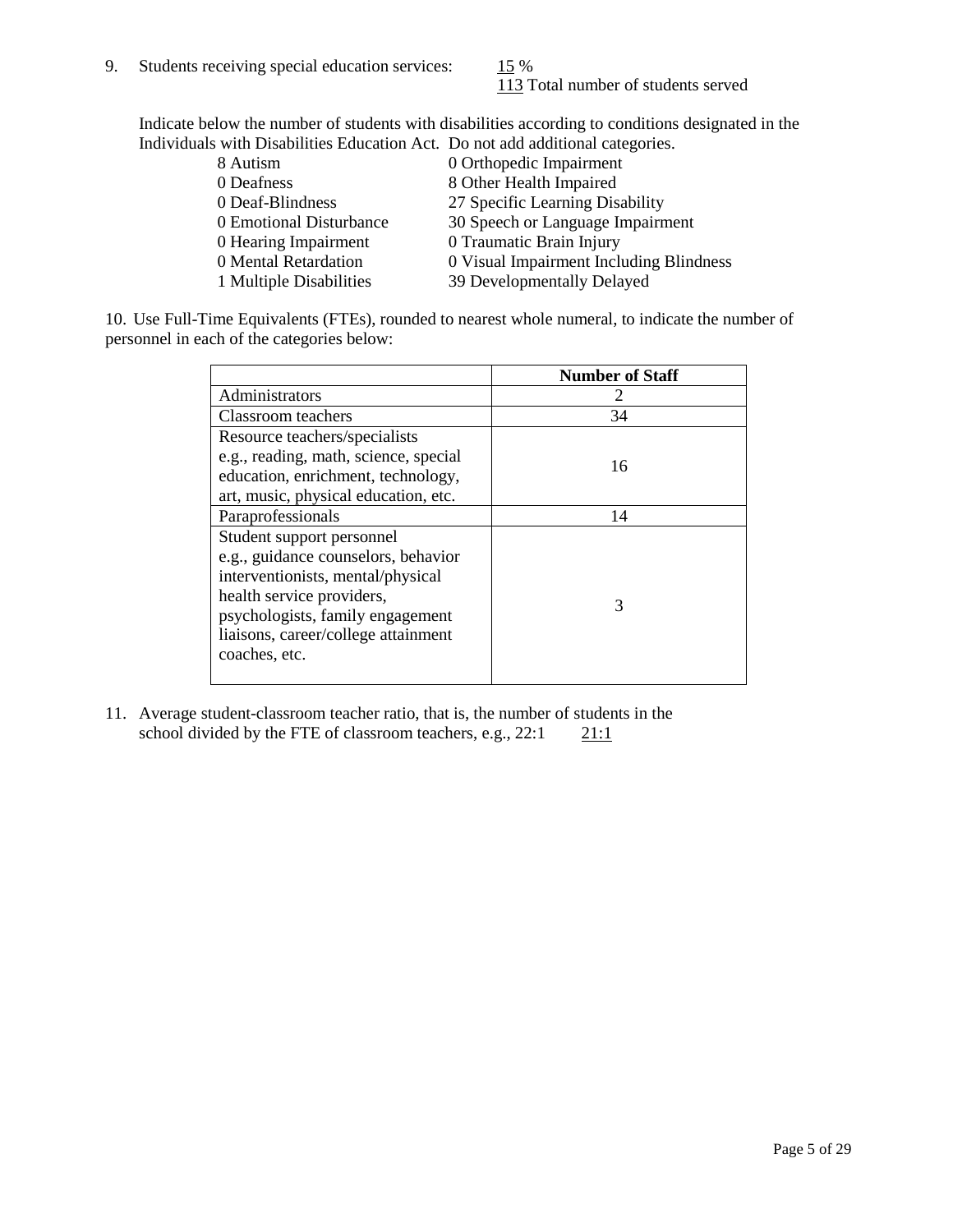12. Show daily student attendance rates. Only high schools need to supply yearly graduation rates.

| <b>Required Information</b> | 2012-2013 | 2011-2012 | 2010-2011 | 2009-2010 | 2008-2009 |
|-----------------------------|-----------|-----------|-----------|-----------|-----------|
| Daily student attendance    | 96%       | 96%       | 95%       | 95%       | 96%       |
| High school graduation rate | 0%        | 0%        | 0%        | 0%        | 0%        |

### 13. **For schools ending in grade 12 (high schools)**

Show percentages to indicate the post-secondary status of students who graduated in Spring 2013

| <b>Post-Secondary Status</b>                  |    |
|-----------------------------------------------|----|
| Graduating class size                         |    |
| Enrolled in a 4-year college or university    | 0% |
| Enrolled in a community college               | 0% |
| Enrolled in career/technical training program | 0% |
| Found employment                              | 0% |
| Joined the military or other public service   | 0% |
| <b>)</b> ther                                 | 2% |

14. Indicate whether your school has previously received a National Blue Ribbon Schools award.  $Yes$  No  $X$ 

If yes, select the year in which your school received the award.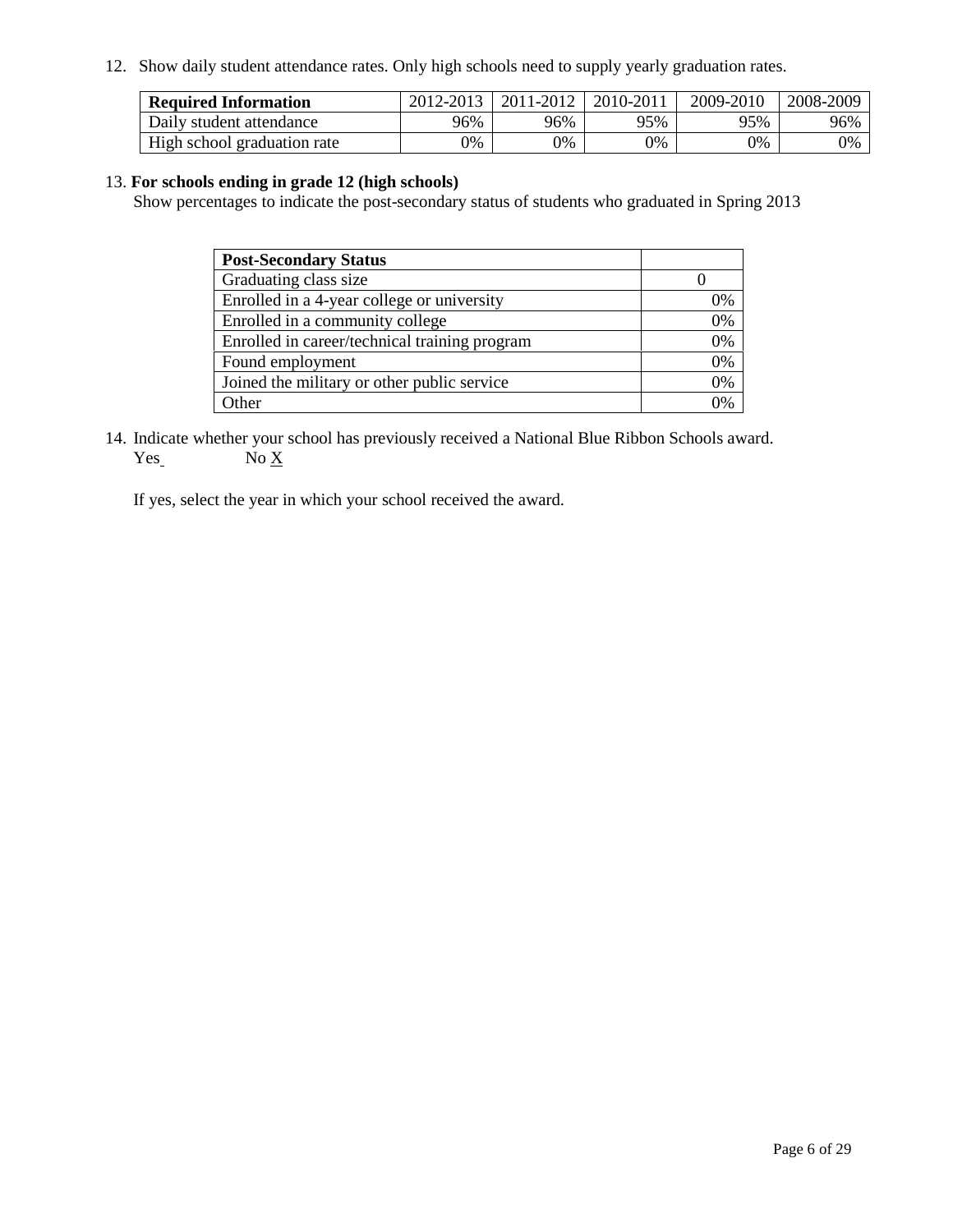## **PART III – SUMMARY**

Socastee Elementary, located in Myrtle Beach, South Carolina is the heart of the Socastee community. As the Socastee Swing Bridge turns over the flowing waters of the Intracoastal Waterway, the history flows throughout Socastee Elementary School. The building was constructed in 1927 as a 1st-12th grade school; becoming the area High School in 1973, a middle school by 1983, and an elementary school in 1997. Socastee Elementary serves as the heart of a geographically small yet diversely populated community that thrives on the unity of its people. The Socastee Heritage Foundation works with our community to support our school through festivals, fundraisers and special events focused on the local history of Socastee since 1711.

Socastee Elementary serves over 700 students in grades CD-5. We have a very diverse student population with 25.2 % of ESOL students, 7.3% Gifted and Talented, 43% Caucasian, 57% African-American, Hispanic, Asian, and Middle Eastern, 78% free or reduced Lunch, 21 Mobile Home Parks, four subsidized housing complexes, and modest suburban homes. Twenty four percent (163) of our students are served in interventions. The majority of our parents are hourly wage earners. Many homes are multi-family residences and 23% of our students are transient. The level of trust built in the past 5 years between the school and our strong family-oriented Hispanic population has contributed to our academic success and has made the school an extension of the home.

At Socastee Elementary School, we frame our work around a strong conviction to "do what is right for children" every day. The Socastee Elementary vision is to put service to students above all else, believing that all children can learn and all children have the right to learn. We believe it is our responsibility to foster an environment where children feel safe, loved and are nurtured physically and emotionally. We passionately believe in the importance of building strong, positive relationships with our students, staff, parents and community.

Because of the unique needs of our population, we create a safe haven for our children, a shelter. As a result of our partnerships in the community, we are able to meet students' physical and emotional needs on a daily basis. Churches, businesses, families as well as staff provide resources, coats, shoes, book bags, supplies and food for our students and families. This year, Socastee Elementary received a \$27,614 Fruit and Vegetable grant that provides snacks for students two times per week. Programs such as Back Pack Buddies send food home with students. Sometimes the only hot meal students receive is from The Waterway Café, our school cafeteria. Other partners include the Little River Dental Bus, Coastal Carolina Literacy Pals and Teal Mentors, Socastee High School Teacher Cadets, Leadership Class mentors and Book Buddies offer meaningful academic and social experiences for our students. Grants from partners in our community provide resources to promote literacy. During the summer months, you can find our staff delivering books and freeze-pops to children in local neighborhoods. Our annual "Book Bus" is a treasured event. Our guidance counselor provides "Active Parenting Nights" where parents learn strategies to create strong homeschool connections. Family Math Night increases student/parent engagement and teaches foundational skills in mathematics. Our "Parenting Room" in the front office has resources for parents. Muffins for Moms, Donuts for Dads along with our Watch D.O.G.S. (Dads of Great Students) program also promote parent involvement. Other programs include Archery Team, Chorus, 'Sharkettes' Baton Club, Homework Helper, Sharkwatch Afterschool Care, Morning and After school Tutoring, and Pre-Algebra. Our Parent/Teacher Organization sponsors events such as family movie nights, Spirit Nights, Spring Fling, and Choral Presentations.

We strive to provide an enriching, quality environment where children can reach their full potential. By promoting life skills, we emphasize quality citizenship in our community and school. We have high expectations for students to be good citizens. A monthly Shark Pride celebration acknowledges students for exhibiting the life skills. Life skills are demonstrated by participation in our school and community with organizations such as March of Dimes, Relay for Life, American Heart Association Jump Rope for Heart, and the American Cancer Society.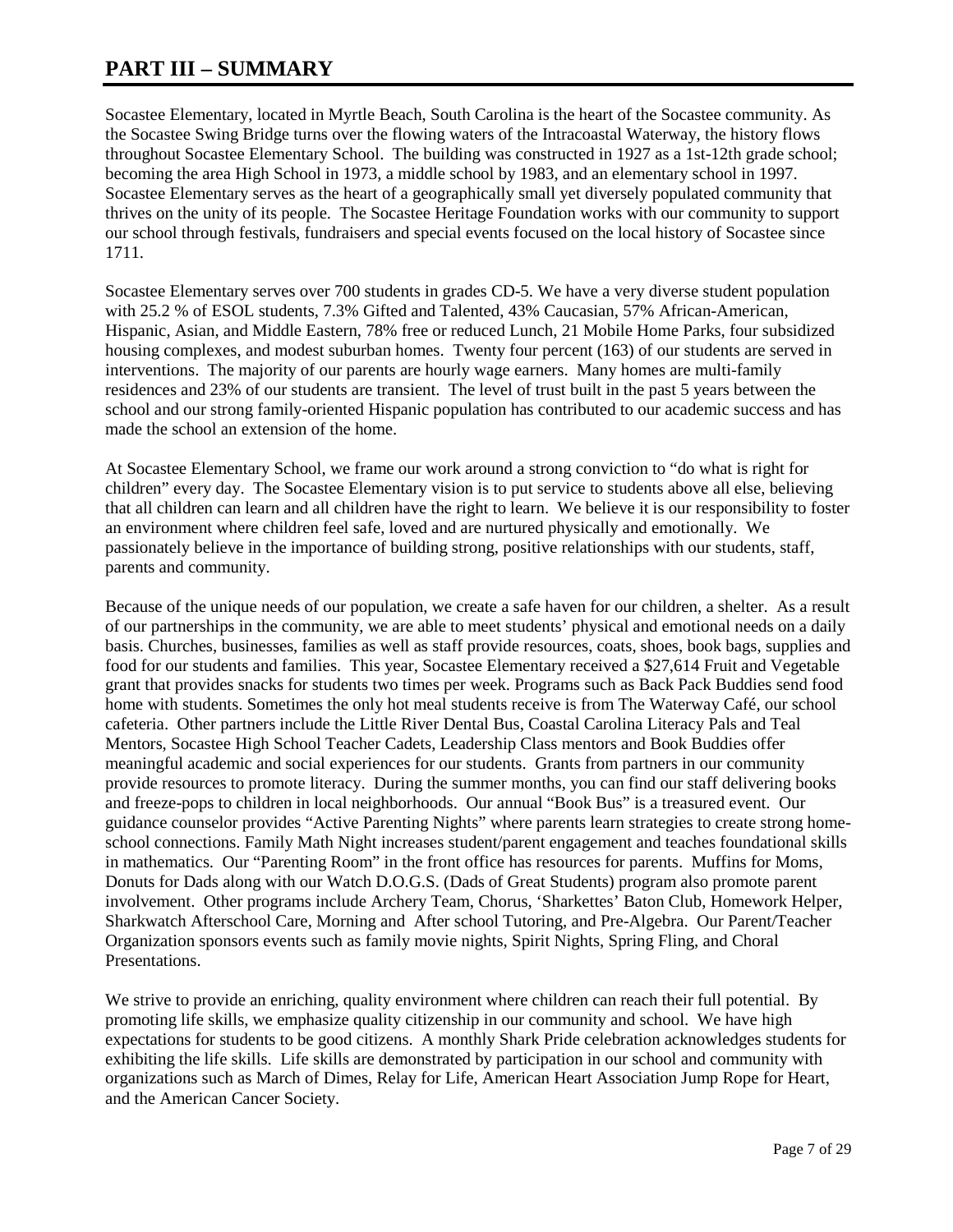Every student has access to technology through the use of 110 iPads, eight laptop carts, Smartboards, Netbooks, desktop computers and three computer labs. This year, two of our fifth grade classes received a pilot for the district's Personalized Digital Learning Initiative and received iPads for every student.

Socastee Elementary has celebrated academic excellence by being recognized for receiving Palmetto GOLD Award 2010- 2013, State School Report Card 'Closing the Gap' Award with Grade A since 2011, and number one in 'schools like us' in South Carolina since 2011. Our accomplishments flow throughout our school history creating a bridge into the hearts and lives of our students which makes our school worthy of being named a National Blue Ribbon school.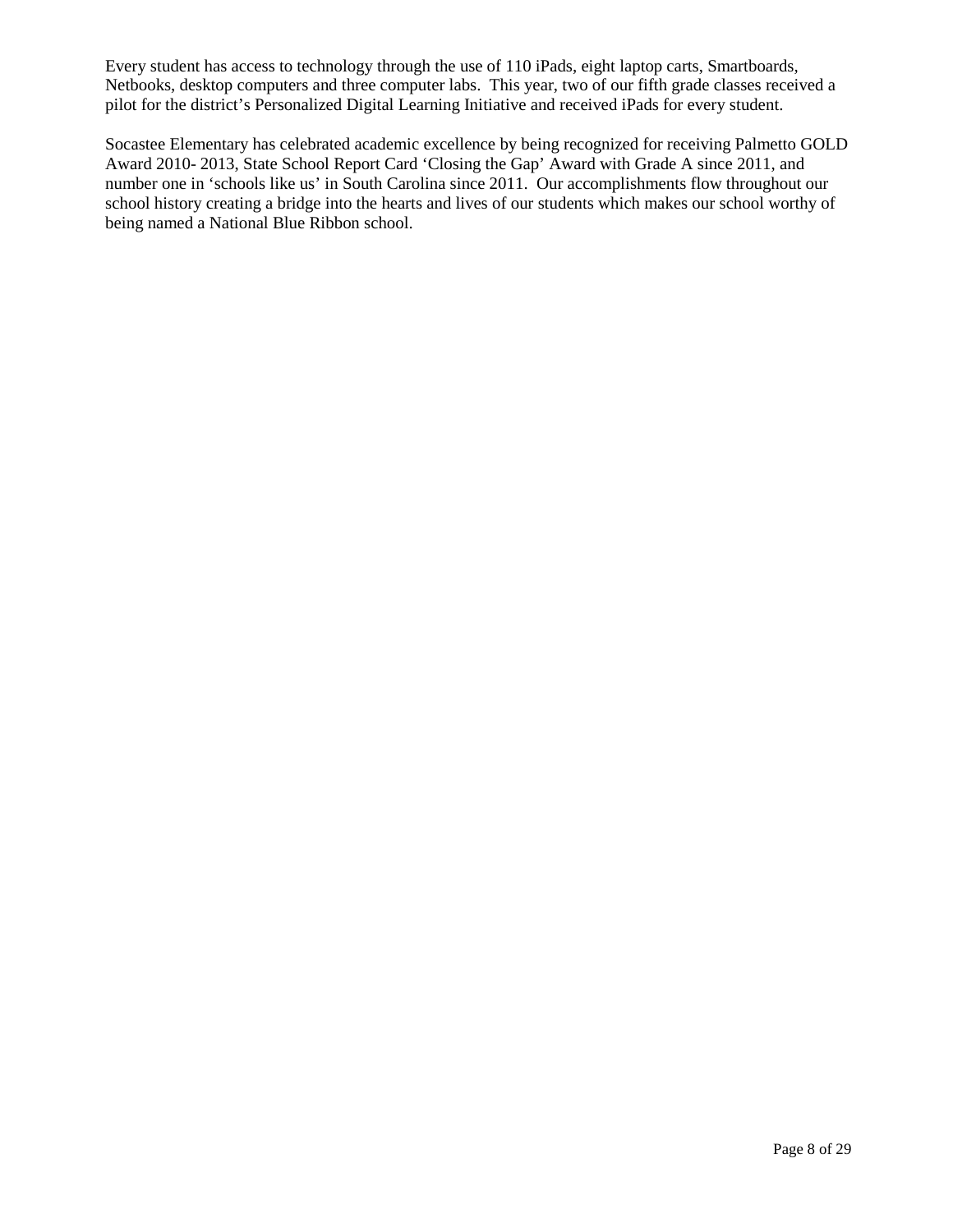### **1. Assessment Results:**

a) The Education Accountability Act was revised in May 2008 to provide for the development of a new statewide assessment program. Known a PASS (Palmetto Assessment of State Standards), the test was first administered in May of 2009 and is an accountability measure used to evaluate student performance on the South Carolina Academic Standards. The PASS test is a rigorous, criterion-referenced assessment that is linked to our state standards. PASS results include scores in five subject areas: Writing, English Language arts (reading and research), mathematics, science and social studies. Academic Progress is measured annually by a comparison of PASS scores for schools, districts, and the state.

All Socastee Elementary students in grades 3-5 are given the reading and mathematics assessment. In addition, all students in grade 4 take social studies and science, while students in grades 3 and 5 are randomly selected to take either the science or social studies. All students in 3-5 grades were given the writing portion of the PASS test; however, with the Spring 2011 and 2012 administration, only grade 5 was given that portion of the test. The writing portion resumed for all grades 3-5 in 2013. Children with significant disabilities are given The South Carolina Alternate Assessment, a portfolio-based, year-long assessment which may be more appropriate as determined by an Individual Education Program committee.

Academic standards include indicators and statements of the specific cognitive processes and the content knowledge and skills that students must demonstrate to meet grade level standards. Three overall performance levels are reported for each PASS test that include: Exemplary where students demonstrate exemplary performance in meeting grade-level standards, Met where students meet the grade level standard, and Not Met where students do not meet the grade level standard.

b) Socastee Elementary has been recognized by the South Carolina Department of Education for closing the achievement gap. This recognition is awarded to schools demonstrating a high percentage of achievement with historically underachieving students. Socastee has received this award consecutively over the previous four years as well as being rated Excellent on the Annual Report Card Absolute Rating and Excellent on Growth Rating for four of five periods. Adequate Yearly Progress has been met in 2010, 2012, and 2013. The Palmetto Gold and Silver awards program recognizes the state's schools with the highest levels of student academic achievement and the fastest rates of improvement. Socastee has been recognized as a Gold School in 2010, 2011, 2012, and 2013.

In the most recent year of assessment, 2013, 100% of both ELA and mathematics students identified as disabled were assessed on grade level. Our data team closely monitors our disabled, African American and Hispanic groups because these scores were more than ten points lower than our overall school averages. To help with our disabled group, we have implemented a co-teaching model with our regular education and special education teachers. To improve performance, we hired a lead interventionist to help train personnel as well as monitor student data and determine the effectiveness of our intervention programs. Our district has also provided each school with a reading interventionist to work with our most intensive students in small groups for a longer period of time. We have also used our Title I funds to hire additional interventionists to work with our low achieving students. These students are also given the opportunity to attend before and after school tutoring. Communication between parents and teachers occurs regularly. Parents are encouraged to take an active role in their child's education. Students' strengths are shared and strategies to remediate weaknesses are communicated. These collaborative efforts increase success. Although we have been very successful with closing the achievement gap for many areas, we continue to look for research-based strategies to continue to increase student achievement and strive for gains.

In celebrating our previous years' success, we remain cognizant of the ever-changing needs and demands of our diverse community of learners. Socastee continues to research and utilize the most current and best practices in teaching in order to ensure our vision that every child will learn. Professional development days are scheduled prior to the start of school to provide time for the analysis of assessment data. Teachers meet individually and by grade levels with the principal and the Data Team to determine patterns and trends of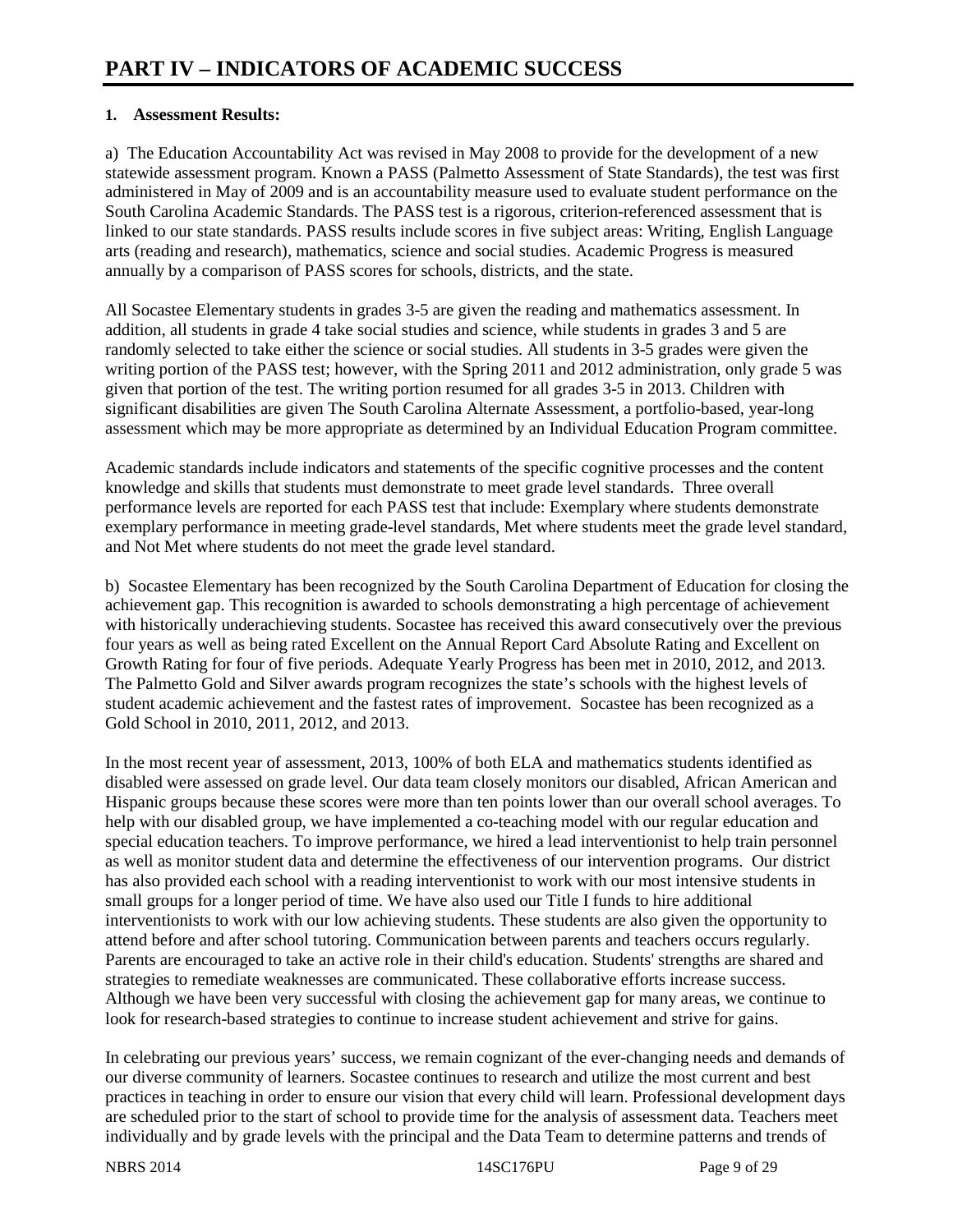student strengths and weaknesses and to reflect on their teaching. Because we believe that our teachers are our greatest resource and need time to grow and learn from one another, teachers meet weekly by gradelevel for common planning. In addition, our instructional coach facilitates four hours of monthly grade-level staff development. Professional Learning Communities continuously monitor student achievement and discuss instructional strategies that produce high yield results. Teachers have also used this time to review brain compatible strategies, plan for improving student engagement, develop literacy stations, plan for differentiated instruction, and discuss intervention progress. Another factor contributing to our success in reading and math is our before and after school interventions. Teachers have high expectations of students and students have high expectations of themselves.

### **2. Using Assessment Results:**

Socastee Elementary administrators and teachers continuously use both formal and informal assessment data to make informed, data-driven decisions, plan rigorous, authentic lessons, and maintain high expectations for our students. The administrative team begins in early summer disaggregating PASS data to make strategic decisions that impact student achievement. Information gleaned from the analysis is used to guide decision making involving the school, grade levels, individual teachers, student placement, specific academic programs, the allocation of both human and financial resources, and professional development. Assessment data provided by district mandated assessments such as DIBELS (Dynamic Indicators of Basic Early Literacy Skills), DORF (DIBELS Oral Reading Fluency), MAP (Measure of Academic Progress), and Reading, Math, Science, and Social Studies Benchmark Assessments. Students are assessed three times per year. Our K-2 students are assessed three times per year by DIBELS measures. Students who do not meet district benchmarks are placed in early literacy interventions. Intervention programs include: BURST, Passport, SRA Reading Mastery, Corrective Reading, Achieve 3000, and Language!. Small group lessons are tailored to meet individual needs and each student's progress is closely monitored. Students in grades 3- 5 are assessed by DORF and MAP. The RTI (Response to Intervention) Team then analyzes data derived from all diagnostic measures for placement in specific programs. Results from mandated district assessments are plotted and displayed on a data board where teachers can monitor student progress and strategize how to increase student achievement.

Classroom teachers plan their small group instruction based on lesson assessments. After MAP assessment, students are placed at their appropriate skill level in Compass Learning, a computer program for reading and math. Assessment results also identify accelerated students for an on-line pre-algebra course provided before school. Teachers meet monthly to analyze data and plan instruction for those that need support or enrichment. Student performance is a continuous process and instruction must be data driven.

Communication begins prior to assessment. Parents can access curriculum standards through the student handbook and on the school, district or state web pages. A School Summary Report is provided to parents which includes school, district, and state assessment results on all standardized and criterion-referenced tests. Each fall, the Socastee Elementary School Annual Report Card displaying the school's performance and improvement rating is posted on the school's website. The report provides trends of the school's performance over the past years and details of the school's student achievement data by content area and student demographic groups. Important testing dates and test-taking tips are posted online, sent home, displayed on our school marquee, and social media. Progress reports are sent home quarterly and are also available online.

Parents are informed of students' progress through conferences, mid-term reports, quarterly report cards, and online access to grades (Power School). On-going collaboration between home and school and keeping parents informed of their child's progress is vital to ensuring that all those involved are working together to promote the highest level of success for each student.

### **3. Sharing Lessons Learned:**

The staff at Socastee Elementary believes that consistent and frequent interaction and collaboration with other educators in our district, state, and nation is the key to continuing our success. Principals and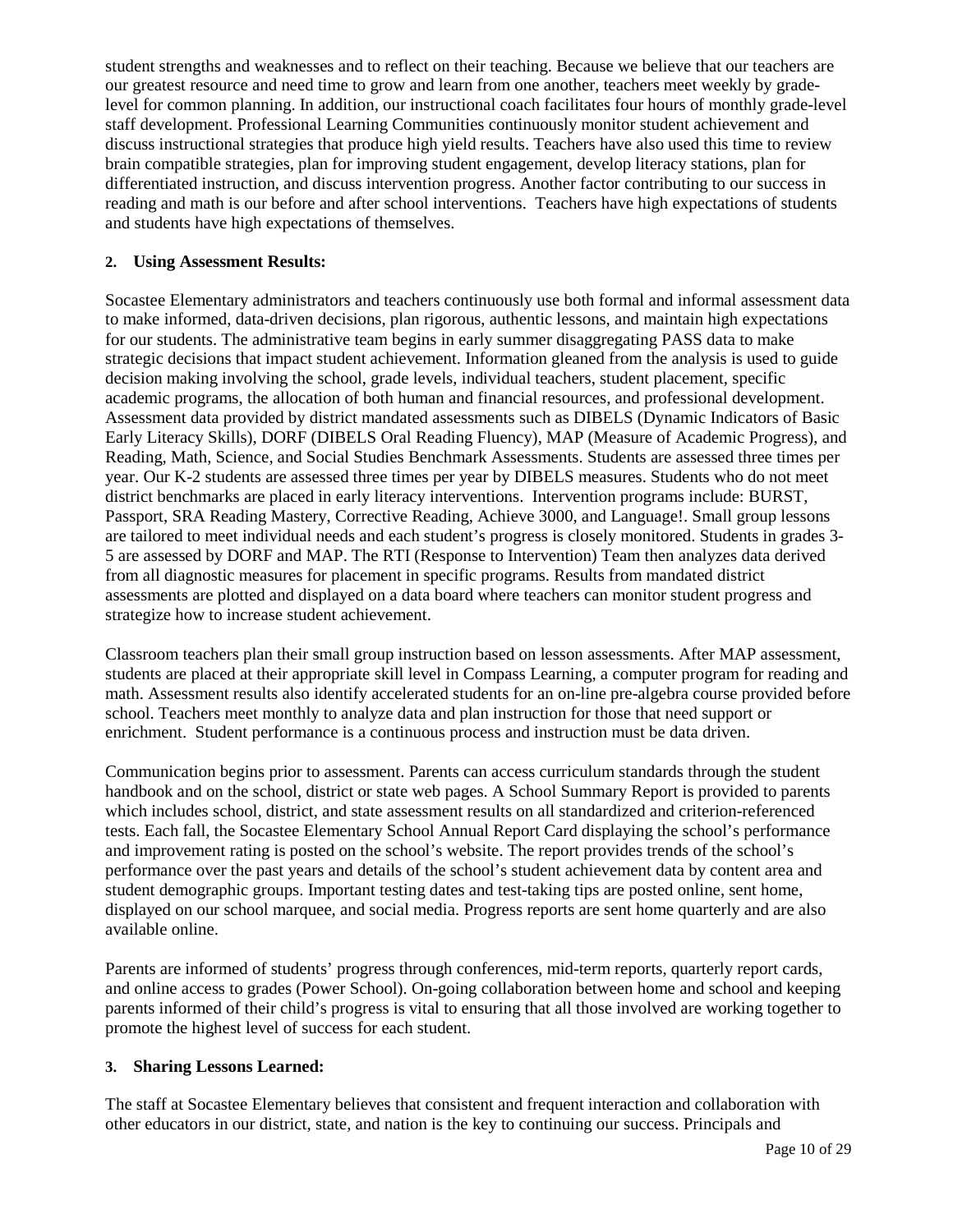curriculum coaches spend one day each month at the district office. Informational meetings are followed by break-out sessions where staff development and collaborative discussions are facilitated. Data is shared by district personnel to inform administrators of current trends, patterns, and instructional feedback. Socastee Cluster Advisory board meetings are held quarterly. During these meetings, principals from the cluster elementary schools, middle school, and high school share and discuss successful strategies that have been implemented. By working as a team, we believe that we provide the best education possible for our children.

Teams of Socastee Elementary teachers travel to other schools to observe model teachers and best practices. Likewise, teams from other schools in our district come to observe classes and collaborate with Socastee Elementary teachers. Our fifth grade teachers collaborate with our middle school to create a smooth transition for our students. The middle school teachers observe our fifth grade teachers to learn how to implement stations for blended learning. We also share our successes on Edmodo, a communication networking site. Recent school awards and outstanding student achievement data have sparked interest in our programs from schools across the state. Schools 'like us' in our state send teams to visit our school to observe successful strategies for closing the achievement gap.

Our school serves as a host to many undergraduate students from Coastal Carolina University. The future educators have the opportunity to experience best practices first hand. We believe that we play an instrumental role in developing educators of the future. Our school hosts district professional development sessions in Document-Based Questions—a writing and thinking program for upper elementary. We also host training sessions for SIOP (Sheltered Instruction Observation Protocol) a program to help meet the needs of English as a Second or Other Language Learner students.

### **4. Engaging Families and Community:**

Our families and community provide a wealth of resources for our school. Celebrating our partnerships and valuing their input is vital. The community demonstrates commitment by participating in the strategic planning process, School Improvement Council, Parent Teacher Organization, and Local Advisory Board. We receive valuable feedback and input from our parents and community members and carefully review and implement necessary changes that will meet the expressed needs. We also solicit information on the needs of families through surveys, feedback forms, and committee reports. Teachers provide tutoring before and after school. Many volunteers provide tutorial assistance during the day. Parents and community members provide time and talents as tutors and guest speakers. Our business partners (such as Belk, Costco, Wal-Mart, McDonald's, and Sonic to name a few) assist in providing student incentives, playground equipment, books, landscaping, funds for study trips, and instructional materials such as technology and equipment. Our partnerships with businesses in our community, agencies, churches as well as many other special interest groups provide services for our children. Our partnerships are very valuable to our school. For example, our local Socastee Heritage Foundation holds an annual festival to support our community, school and children with special needs. Recently, they purchased and installed a playground designed for special needs children. Our annual Spring Fling connects the community to our school celebrating the arts with talented local musicians, dancers, and story tellers. Our goal is to establish a caring environment where family and community members feel welcomed and appreciated.

Our guidance counselor works closely with parents and helps link families with community resources such as, The Department of Social Services, Helping Hand, Caring for Kids, and Habitat for Humanity. On-site counselors with Waccamaw Mental Health meet with students, parents, and teachers to provide support for behavioral and emotional challenges.Teaching our children to be an active part of their community is what drives our Service Learning projects. We hold a community-walk annually to raise money for March of Dimes. Our children and faculty participate in a canned food drive, Relay for Life, American Cancer Society fundraiser and Jump Rope for Heart.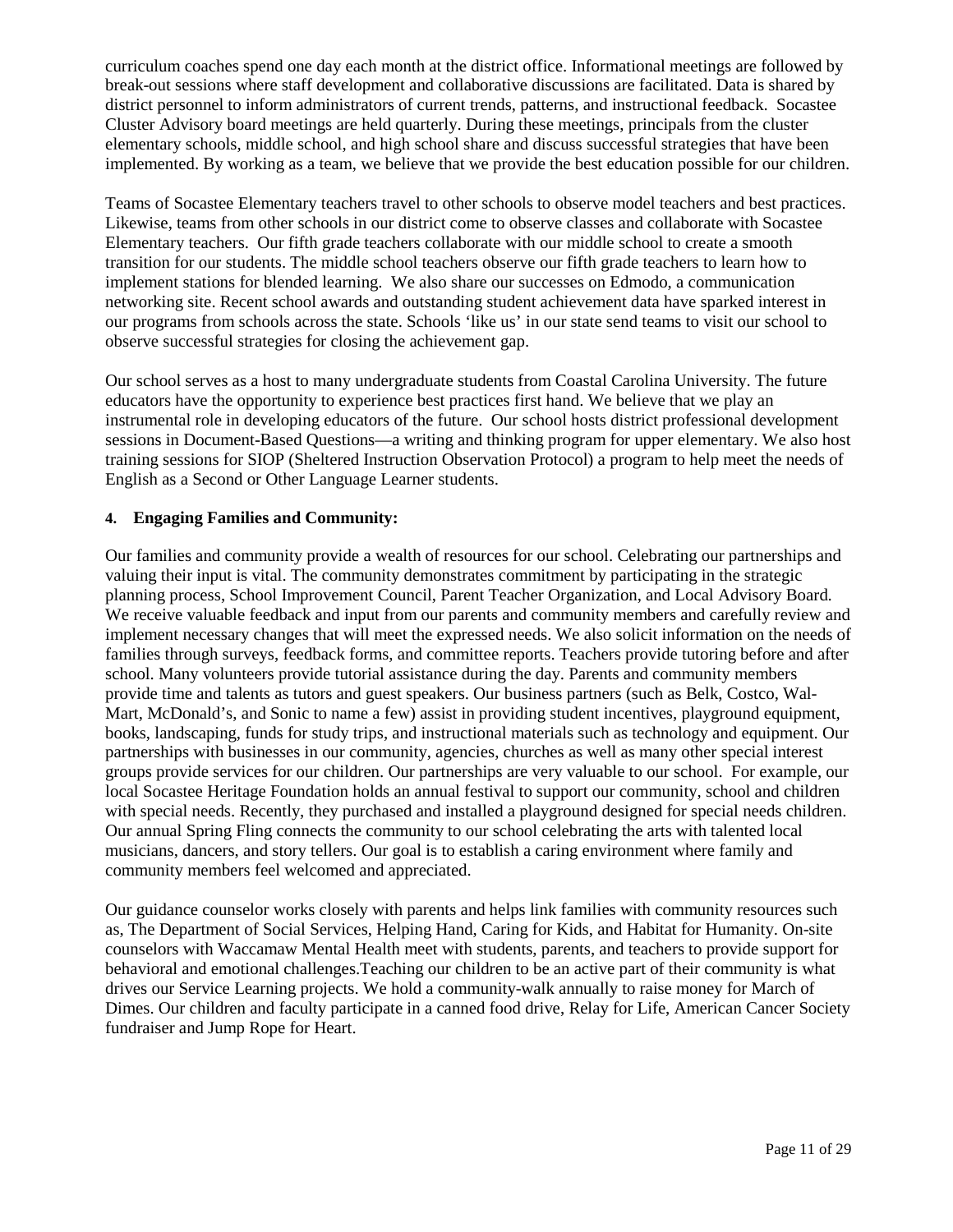### **1. Curriculum:**

Socastee Elementary School's core curriculum is comprised of national, state, and district standards, including The Common Core State Standards. These standards set the course for instruction by outlining the knowledge and skills that students are expected to master at each grade level in the content areas of English language arts, mathematics, science, social studies, and the arts. District support documents and pacing guides provide a framework for learning. Data is used to inform instructional decisions. We use a variety of assessment tools such as DIBELS (Dynamic Indicators of Basic Early Literacy Skills), MAP (Measures of Academic Progress), DORF (DIBELS Oral Reading Fluency), Everyday Math unit checks, Imagine It benchmarks, and district developed benchmarks for science and social studies. This data is used to align curriculum and instruction. Teachers collaborate to create innovative lessons using integrated technology to maximize student engagement. The goal is for ALL students to not only meet, but exceed expectations while maximizing their potential!

The focus of our English Language Arts curriculum and instruction at Socastee Elementary is to strengthen students' skills in reading, writing, thinking, speaking, and listening. The curriculum is aligned to national and state standards, including Common Core State Standards, and is supported by a balanced literacy approach using SRA/McGraw Hill's Imagine It! series. Daily integration of whole group, flexible, differentiated small group, individualized instruction, and work stations provides the foundation for effective English Language Arts instruction. Primary grades' teaching integrates essential components of quality reading instruction which include phonemic awareness, phonics, fluency, vocabulary, and comprehension. Various intervention programs supplement the needs of all students. These programs include Passport, Kaleidoscope, Burst, Reading Mastery, Language!, and Corrective Reading. Additional services are provided to meet the needs of ELL students. Supplementary support programs such as Compass Odyssey, Ticket to Read, and Achieve 3000 provide individual support for our diverse learners. The mission for Socastee Elementary students is, "Readers today, leaders tomorrow!"

Mathematics instruction at Socastee Elementary focuses on providing students with strategies and skills necessary in our ever-changing world. Instruction is built on state and national standards, including Common Core State Standards, using Everyday Math. Technology integration is critical to success. Sixty minutes per day is allotted for grade-level instruction. Students in grades 2-5 spend an additional half hour per day in focus math groups. These fluid, differentiated math groups allow students to build individual skills. Specific programs are used in targeted groups. Gifted and talented students utilize M3 (Mentoring Mathematical Minds) while CMC (Connecting Math Concepts) and Number Worlds support intensive students. ELL students receive assistance to build concepts. A variety of resources are utilized to meet students' diverse needs and support increased proficiency include Kahn Academy, Touch Math, Compass Odyssey, and Larson's Math.

Hands-on science experiences are key! The science curriculum at Socastee Elementary is grounded in the science process skills and scientific inquiry. Content is based on South Carolina Curriculum Standards and National Standards in Science. Grade specific science kits from FOSS (Full Option Science System) and STC (Science and Technology Concepts) allow for an inquiry based, collaborative approach that promotes higher level thinking. Technology integration and notebooking enhance the science curriculum.

The social studies curriculum at Socastee is based on state and national standards. Primary source documents, notebooking, technology integration, guest speakers, virtual field trips, and other experiences allow students to learn about areas around them and then branch out to the world throughout history. Community involvement and service projects allow students to recognize their roles as community members and good citizens.

Socastee's arts program includes art, music, physical education, technology, and guidance. Art students participate in competitions throughout the year. Music students participate in chorus and choral activities. Socastee's annual Spring Fling immerses students in arts related activities. Through the PE department,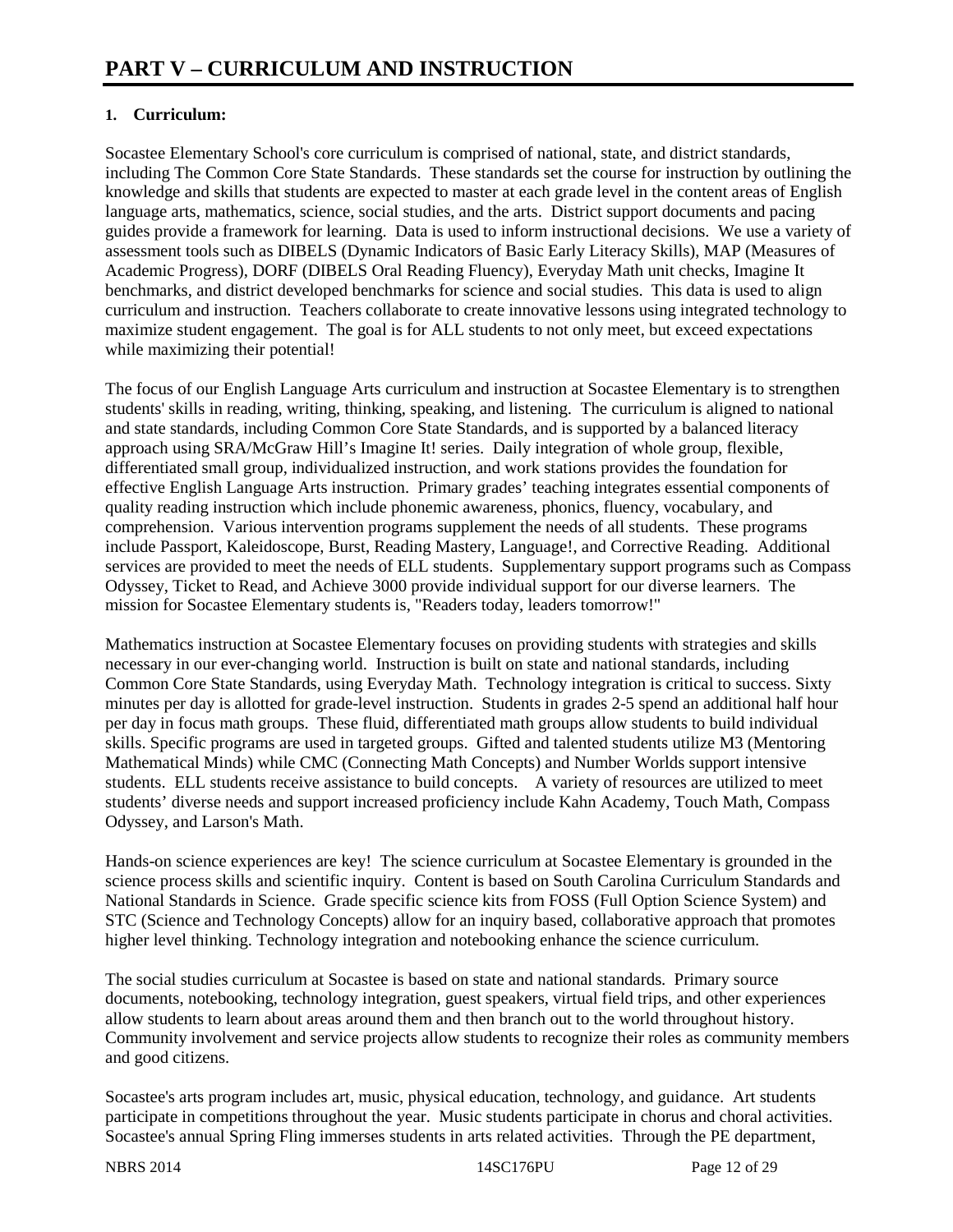students take part in Archery Club, Jump Rope for Heart, and field day. The district's annual technology fair allows students to showcase their technology skills. The guidance program offers instruction for students in conflict resolution, personal safety, and other topics through bi-weekly classes. Mentoring opportunities are provided for many students needing additional support. Socastee seeks to create opportunities for nurturing all intelligences in our students. Our goal is to do whatever is needed to make it happen!

### **2. Reading/English:**

Socastee Elementary embraces a balanced literacy approach utilizing research-based, best practices. The goal is for students to become independent analytical thinkers who incorporate reading, writing, speaking, and listening in their daily lives.

South Carolina state curriculum standards, along with Common Core standards, provide the instructional foundation. Imagine It!, a research-based balanced literacy program serves as the primary instructional component in CD-grade five. Its thematic approach builds not only skills, but thematic knowledge that taps into children's natural curiosity. Its online resources provide a plethora of tools for teachers, students, and parents. Imagine It! provides a balance of fiction/nonfiction texts at Common Core appropriate lexile levels and leveled text for differentiation. Activities for ESOL learners are integrated. District pacing guides and consensus documents assist teachers instructionally and provide consistency for transient students within our large district.

Literacy instruction at Socastee is systematic and intentional. Students receive a minimum of two and a half hours of language arts instruction daily. This includes vocabulary/word study, reading and responding, language skills, and writing. Read alouds, shared reading, mini-lessons, independent reading, conferencing, book clubs, and more are instructional strategies used. Instruction is at both skill and application levels. Comprehension strategy instruction is incorporated. Students are asked to work in whole group, small group, and individualized settings. Learning opportunities are provided by the teacher, through collaborative partners, or independently using work stations, technology, and other integrated tools. Critical reading skills are also taught during content area and related arts class periods.

Teachers use diagnostic data from statewide DIBELS (Dynamic Indicators of Basic Literacy Skills), DORF (DIBELS Oral Reading Fluency), PASS testing, MAP results, and other assessments for instructional decisions and grouping strategies. If additional data is needed, the RTI (Response to Intervention) team provides assistance. Gifted students in grades 3-5 receive an accelerated, compacted curriculum. Strategic and intensive students receive additional assistance using Reading Mastery, Voyager Passport, BURST reading, and Corrective Reading to enhance or replace core curriculum. ESOL students receive services through our ESOL program. . ALL teachers collaborate to provide the strongest possible program so that each student can meet or exceed goals.

Beyond the core curriculum, students participate in reading incentive programs through Family Reading Night, Book It, Medieval Times, and the Myrtle Beach Pelicans. High school and college mentors are used to motivate and grow our readers. Socastee believes that we are readers today, leaders tomorrow!

### **3. Mathematics:**

Socastee Elementary believes math is about more than paper and pencil, but is about application of mathematical processes in a real world setting. Socastee utilizes the South Carolina Standards for Mathematics, along with Common Core standards, as the cornerstone of instruction. Everyday Math, a research based spiraling comprehensive math program for students in PK-6 is the core curriculum for all students. Its focus is on real life problem solving and application, multiple strategy approach for skill acquisition, communication of strategy use, strengthened home-school partnerships, and integrated technology such as Smartboards, online math tools, video, and interactive resources.

Teachers believe that hands-on instruction utilizing manipulatives is essential to student success. Technology tools such as iPad applications, computer assisted instruction, selected technology programs are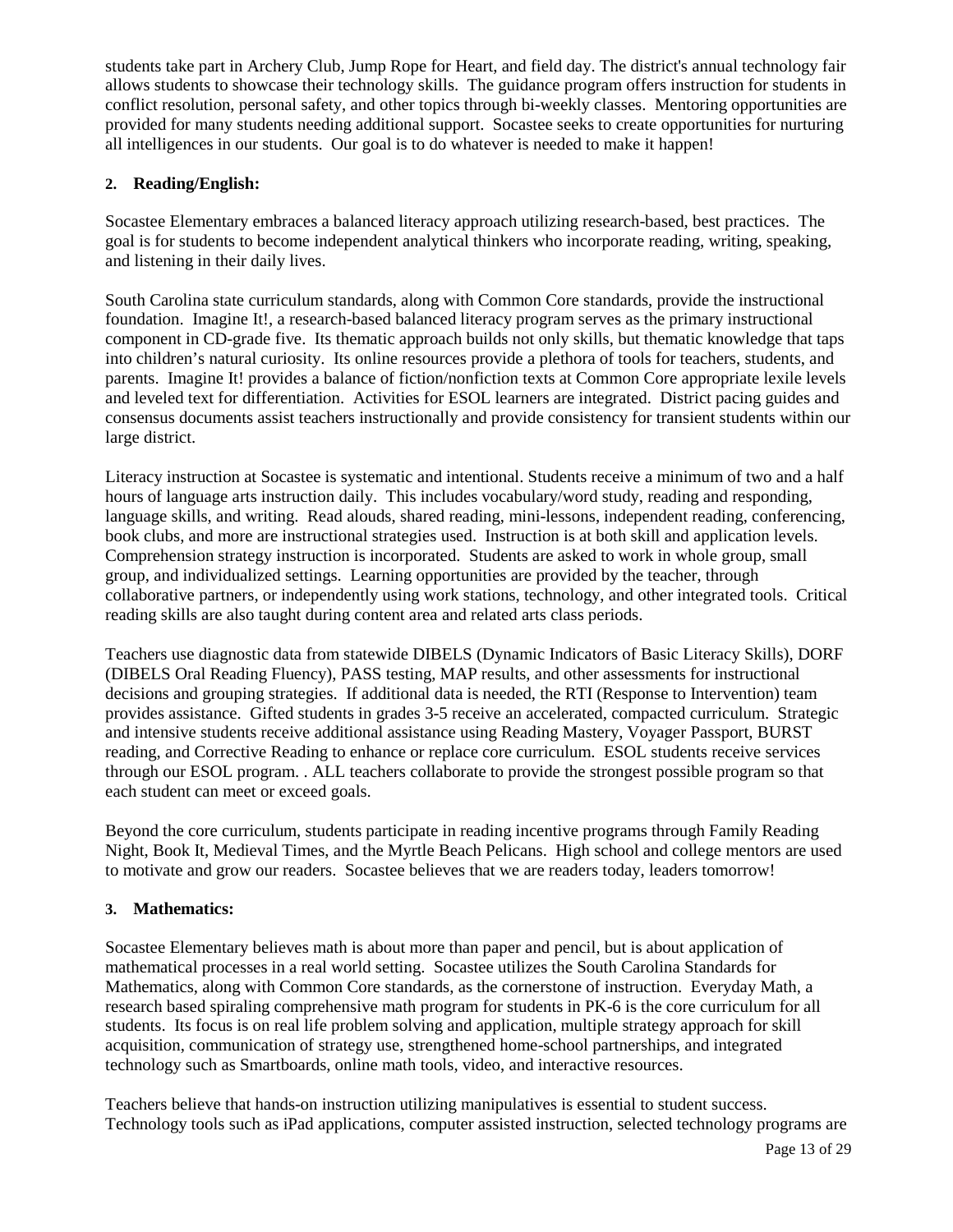integrated. Programs such as online Everyday Math, Compass Odyssey, Larson's Math, and more provide technology based teaching and learning. Individual white boards and math journals are a vital part of instruction. Opportunities are provided for students to work both individually and collaboratively. Integration of writing, listening, and speaking skills is considered crucial to student success.

Teachers work individually, with grade level teams, and across grade levels to analyze and disaggregate data from a variety of sources such as statewide PASS testing results, MAP testing, and other formal and informal methods to assess student achievement and identify needs. NWEA's DesCartes allow teachers to drill down to individual student needs based on MAP scores when planning instruction.

Students receive sixty minutes of instruction daily in the core Everyday Math curriculum. An additional forty minutes per day is provided for differentiated, flexible groups based upon MAP data. This instruction utilizes all available resources to assist students in meeting or exceeding individual growth goals. Specialized programs are used to meet the needs of diverse learners. Mentoring Mathematical Minds (M3) allows gifted and talented students and other identified students to work at higher levels of Bloom's taxonomy to increase their depth of knowledge. Online pre-algebra is also available for qualifying students. For those students experiencing difficulty, additional resources such as Connecting Math Concepts (CMC) and Number Worlds are used to build concepts. Before and after school tutoring opportunities are available for all students. Students needing additional evaluation are assessed using our Response to Intervention team for more intensive support strategies.

At Socastee, students are excited about math and its use in their everyday world!

### **4. Additional Curriculum Area:**

### Science:

Our road map for science instruction incorporates the National Standards in Science and South Carolina Curriculum Standards. Our school's vision centers on doing what is right for students as they learn. Our science curriculum is collaborative, inquiry-oriented, and provides students with developmentally appropriate, meaningful experiences in life, earth, and physical science. Our cafeteria mural displays our close association to the Intracoastal Waterway, while hall murals depict views of marine wildlife and habitats in South Carolina. While being interactive and instructional, they are also visually pleasing.

Study trips provide experiences for students prior to formal instruction to help students build schema for concepts and to provide opportunities for making connections between the experiences and science text. Fifth graders travel annually to Camp St. Christopher on Seabrook Island to study the ecosystem of a barrier island habitat. Our fourth graders visit Playcard Environmental Center, Horry County Landfill and Recycling Center, and culminate their studies with an annual trip to Columbia to visit Riverbank Zoo. The third grade students take an annual study trip to Charleston to visit the South Carolina Aquarium. They also host instructional visitors in the form of Diamond Del (rocks and minerals) and S. C. U. T. E. (sea turtle habitats). Second grade students enjoy study trips to Waccatee Zoo and the Children's Museum. Students in the primary grades expand their scientific minds on study trips to Thompson's Farm, the beach, Horry County Landfill and Solid Waste Authority and the WBTW weather station.

Our district provides science kits with supplies and text to supplement our science standards. For example, second graders learn about the life cycle of a butterfly by actually hatching them. Our fourth grade has established a weather station in our school courtyard and also run our school-wide recycling program. Our teachers provide inquiries using the discovery method which contribute to the acquisition of the scientific process skills. Collaborative learning stations and science journaling help students summarize their learning.

The Socastee Elementary Invention Convention is a popular event held by the fifth grade students annually. Students are responsible for researching the need for a product and then demonstrate with a student-made model. Students in the other grades are encouraged to view the inventions and ask questions of the fifth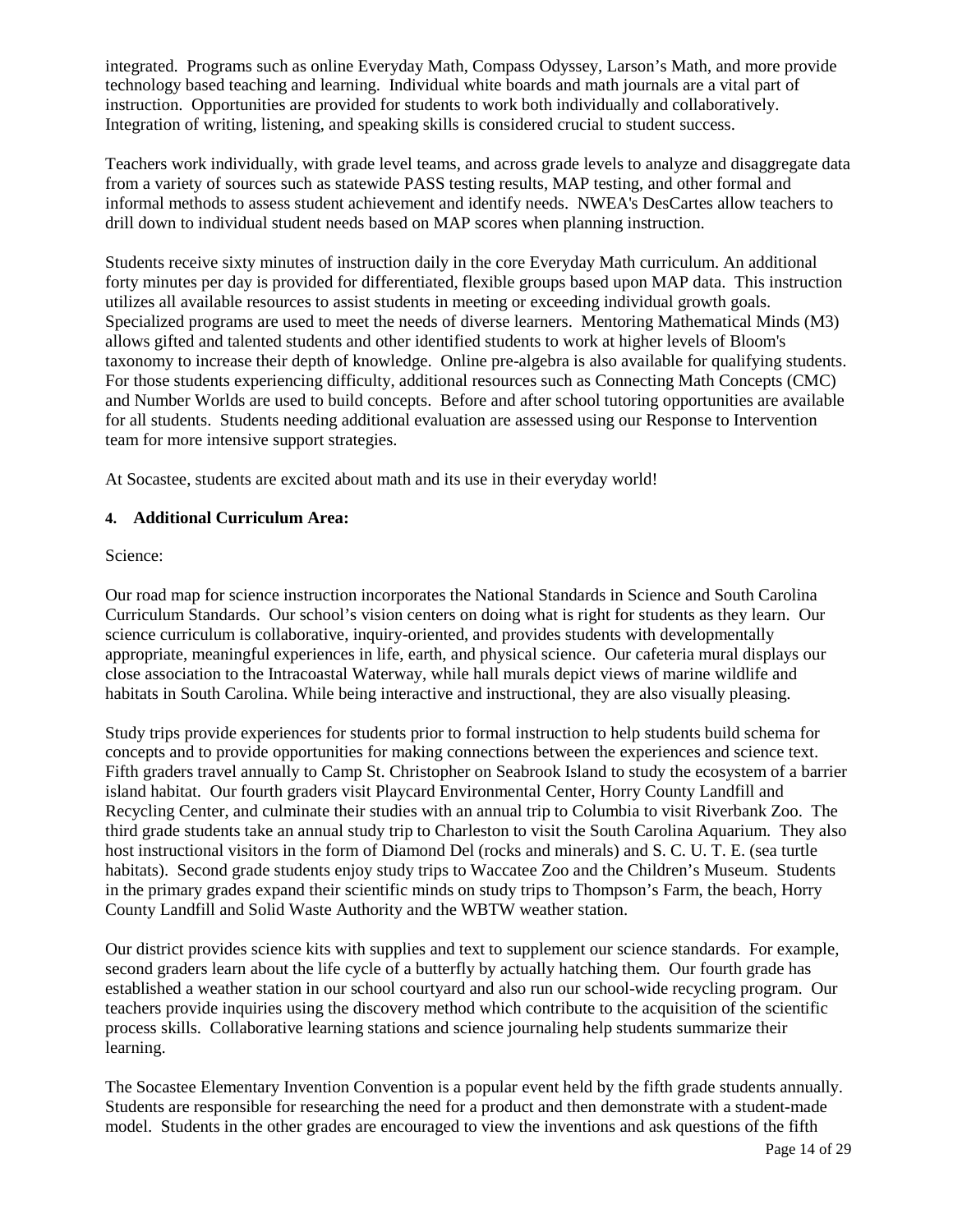grade students. At Socastee Elementary we encourage active learning, reflective questioning, and collaboration. Our scientists, from the youngest to the oldest, show pride in their scientific knowledge.

### Pre K Program:

The core curriculum areas:

The core curriculum areas provided through our Child Development Program at Socastee Elementary are designed as early interventions for the most at-risk four-year olds. The program is designed to ensure that children arrive for kindergarten armed with the specific skills and abilities they need to meet the state standards as well as the Common Core State Standards. Eligibility for the program is determined by an ageappropriate developmental screening which is held in March each year along with completion of a parent questionnaire. Selected students are taught by teachers fully certified in early childhood education in classes of 20 students with low student-teacher ratios using tested and proven standards and curriculum. Core curriculum instruction is provided in Language Arts and mathematics. The reading/language arts curriculum, Imagine It!, has also been adopted in kindergarten through fifth grade. Building Blocks from McGraw-Hill, our new mathematics curriculum adopted for Child Development this school year, provides a framework for teachers to engage in research-based instruction that is directly aligned with the mathematics standards and skills taught in grades K-5.

The goals of the Child Development Program are to provide children and their families with quality preschool experiences necessary for school success. The program provides a healthy, safe and nurturing environment as well as an environment that encourages emotional, social, physical and intellectual development. It also encourages the development of a positive self-image and creates an environment where learning is fun so children develop a desire to be lifelong learners. In addition, the program helps foster language development, creativity, literacy, and numeracy concepts. Children interact with other children and adults that encourage students to live and work together in a cooperative environment that promotes decision making, peaceful resolution of conflicts and respect for others. Teachers form a cooperative partnership with parents in order to work together to meet the needs of each child and ensure his or her success.

The alignment of early childhood and K- Grade 3 academic standards:

Carefully developed early learning expectations linked to K-12 standards contribute to a more cohesive, unified approach to early childhood education. Providing a framework that focuses on the learning and development of the whole child is foundational. Common Core Standards are aligned with the existing South Carolina state K-12 standards in science, social studies, and the arts and provide a clear, comprehensive, and consolidated framework for early childhood professionals.

Indicators of the impact of early education on school readiness and success in the primary grades:

Researchers and policymakers alike recognize that a child's development before kindergarten has a significant impact on their success throughout school. A high quality pre-k program prepares children to meet the rigorous standards expected of them in kindergarten. As a result, it is vital that we provide a pre-k curriculum that will help early childhood educators do just that. Our Child Development Circle Assessment data that is directly aligned with the DIBELS Next Assessment indicates that our instructional practices are very effective in preparing students to be successful learners and are making a significant impact on students entering kindergarten.

### **5. Instructional Methods:**

Our Socastee Elementary staff is a community of learners that prides itself on doing what is best for our students. Our staff attends school, district, state, and national level conferences that promote and enhance the acceleration of student learning. Teachers use a varied menu of instructional methods to improve the acquisition of skills. The use of assessment data is our road map for guiding instruction. Teachers utilize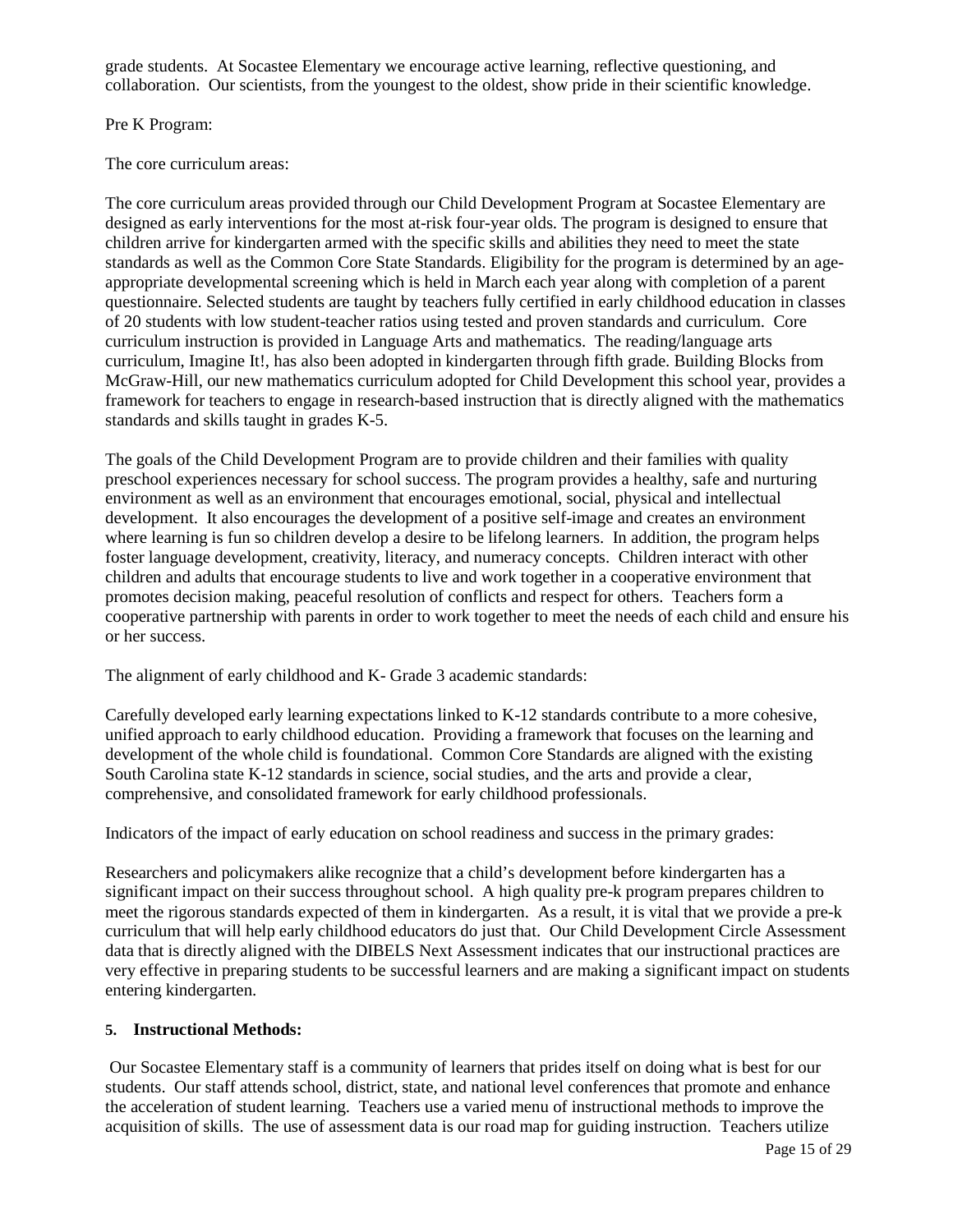data from DIBELS, DIBELS Oral Reading Fluency and MAP scores in order to group students for instruction and plan differentiated lessons that address the needs of our diverse student body. Learning stations are strategically planned to give students opportunities to apply and practice skills with their peers. Our staff ensures that student learning stations are well organized, provide clear objectives and are meaningful reinforcement for students at various stages of mastery.

Our Response to Intervention team is chaired by our assistant principal and meets to discuss and plan for interventions for students who experience difficulty either academically or behaviorally. Students in grades two through five scoring below the 25%tile on the reading portion of the MAP test qualify for a daily period of strategic or intensive reading intervention. The reading series utilized for strategic and intensive reading (core replacement) interventions are Passport, Reading Mastery Signature, Corrective Reading, Language!, and Kaleidoscope. Opportunities for student support in math are provided before, during, and after school. For example, we offer a before-school multiplication and division study group as well as a before-school program for identified struggling students needing access to computerized programs. Students in kindergarten and first grade who score below the grade level benchmark on DIBELS receive Burst reading intervention during their ELA station block. Gifted students in 3rd -5th grade are provided with 90 minutes per day of gifted instruction in ELA and Math. Online algebra is offered to fifth grade students who score in the 95%tile on MAP Math and in the Exemplary 5 range on PASS math.

Creating a student-centered environment where teachers facilitate instruction and developmentally appropriate practice opportunities for students is crucial to our success. We believe that by providing datadriven instruction and a variety of research-based, rich learning opportunities, every student can and will experience success.

### **6. Professional Development:**

Socastee has a commitment to "Make It Happen" by implementing innovative instructional strategies and providing on-going professional support through training and resources. Professional development is aligned with district goals and strategically designed with the needs of each grade level. Our approach to professional development begins with analysis of school-wide data including MAP, PASS, and DIBELS data. The data is used to analyze target growth areas. Then, the professional development plan is developed around these target growth areas. Teachers develop individualized professional growth goals aligned to this plan for their Goals Based Evaluation Plans.

To support growth in the area of Common Core State Standards and Depth of Knowledge shifts that are coming in 2014-15, we have provided monthly afterschool professional development courses in which teachers unpack the new standards and work to plan instruction based on these standards while working toward shifting instruction. Throughout the year, district staff development days provide teachers with training and support of academic programs.

An Everyday Math Consultant provides full-day professional development support six times per year training teachers in the implementation of the math program. The sessions include supporting the integration of technology and math instruction in the classroom, implementing the Common Core State Standards and Mathematical Practices, and model lessons including co-planning and co-teaching.

Collaboration with a CORE consultant provides professional development in our core reading program, Imagine It, four times per year. The full-day sessions include model lessons with co-planning/co-teaching, use of the materials and technology tools available through the program, and implementing CCSS and the instructional shifts in English Language Arts. Weekly professional development sessions are led by the instructional coach, administration and district learning specialists to provide teachers with ongoing support. Topics include professional book studies and discussions, technology integration including the use of Edmodo and iPads to support instruction, unpacking the CCSS and increasing Depth of Knowledge in all instructional areas.

Our school hosted SIOP training to support our population of English Language Learners. Monthly mini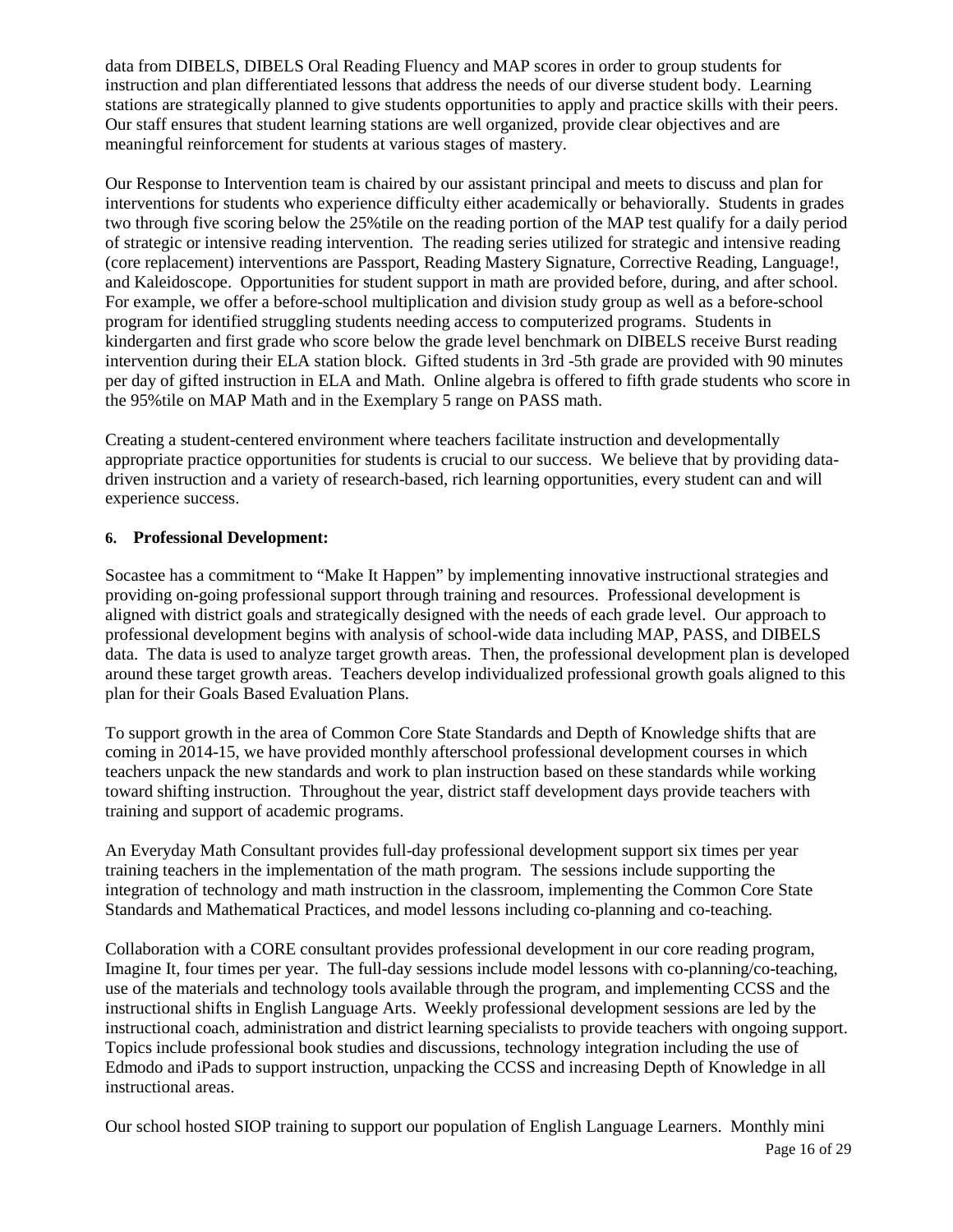professional development sessions at faculty meetings conducted by grade levels and teachers allow teachers to continually learn from each other. Teachers seek other opportunities for professional growth by pursuing National Board Certification or by reflecting on teaching after observation and feedback from coaches and administrators. Our teachers know that learning is a life-long process and they model this love of learning for their students each and every day.

### **7. School Leadership**

High expectations are key to 'Making it Happen!' every day at Socastee Elementary! Striving for excellence and establishing a culture of high expectations permeates our entire school community. Our leadership philosophy at Socastee Elementary focuses on shared-leadership and excellence. Our vision at Socastee Elementary is established by our stakeholders who include community members, parents, faculty, and staff. Stakeholders have a voice through our Strategic Planning process, Title I Planning team, School Improvement Council and our Advisory Board who establish priorities and goals for our school. Our Parent Teacher Organization is very active in our school through fundraising and supporting instruction.

Shared decision-making is critical to demonstrating that we value collaboration as we make decisions on behalf of students. Our leadership team who includes our principal, assistant principal, two instructional coaches, teacher leaders from each grade level/department, and a lead interventionist share the vision and set the instructional goals for our school. It also serves as the data team and plays a vital role in analyzing data by strengths and weaknesses, determining appropriate student interventions, and defining staff development needs.

Administration emphasizes the value of collaboration and leadership. They acknowledge the significant contribution that each member makes and encourages and supports faculty and staff in various leadership roles throughout our school. There is a high level of trust and communication which helps foster a culture of openness and team spirit. By tapping into the talents of our faculty and staff, everyone benefits from the wealth of knowledge, experience, and creativity that abounds throughout our school. Administration empowers teachers to implement new ideas and deliver professional development based on best-practices which has proven to be one of the greatest factors in achieving and maintaining a high level of student achievement.

Our life skill and character education program at Socastee Elementary is key to our Shark Pride. Life skills are featured on our morning news every day and are modeled by faculty, staff, and students. Students earn Shark Pride Award bracelets throughout the day for putting their life skills into practice. Students wear the bright blue bracelets as a symbol of Shark Pride! Our monthly Shark Pride Award luncheon celebrates and acknowledges those students who have earned ten Shark Pride Award bracelets that month.

Our administration is passionate about our students, faculty, and staff achieving their full potential. It's about creating and celebrating a culture of leadership, high expectations and excellence!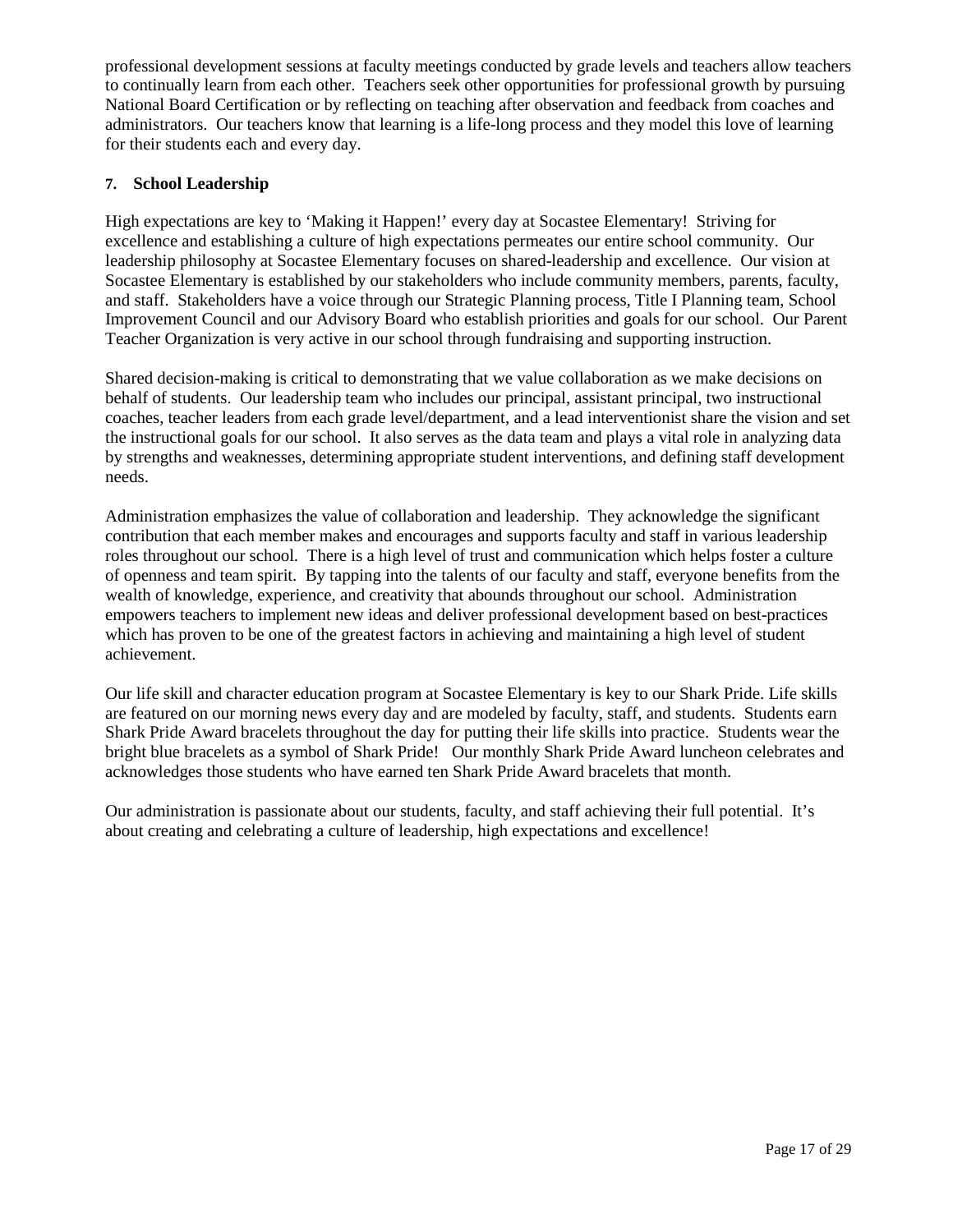**Subject:** Math **Test:** Palmetto Assessment of State **Standards All Students Tested/Grade:** 3 **Edition/Publication Year:** 2009

Publisher: South Carolina Department of Education

| School Year                                       | 2012-2013      | 2011-2012        | 2010-2011       | 2009-2010        | 2008-2009      |
|---------------------------------------------------|----------------|------------------|-----------------|------------------|----------------|
| Testing month                                     | May            | May              | May             | May              | May            |
| <b>SCHOOL SCORES*</b>                             |                |                  |                 |                  |                |
| % Met $(+)$ % Exemplary                           | 88             | 92               | 82              | 81               | 70             |
| % Exemplary                                       | 61             | $\overline{57}$  | 61              | 57               | 27             |
| Number of students tested                         | 89             | 100              | 102             | 89               | 96             |
| Percent of total students tested                  | 100            | 100              | 100             | 100              | 100            |
| Number of students tested with                    | $\overline{2}$ | $\overline{0}$   | $\overline{3}$  | $\overline{0}$   | $\overline{0}$ |
| alternative assessment                            |                |                  |                 |                  |                |
| $\frac{9}{6}$ of students tested with             | $\overline{2}$ | $\boldsymbol{0}$ | 3               | $\boldsymbol{0}$ | $\overline{0}$ |
| alternative assessment                            |                |                  |                 |                  |                |
| <b>SUBGROUP SCORES</b>                            |                |                  |                 |                  |                |
| 1. Free and Reduced-Price                         |                |                  |                 |                  |                |
| Meals/Socio-Economic/                             |                |                  |                 |                  |                |
| <b>Disadvantaged Students</b>                     |                |                  |                 |                  |                |
| % Met $(+)$ % Exemplary                           | 86             | 92               | 78              | 77               | 64             |
| % Exemplary                                       | 56             | 57               | $\overline{58}$ | 54               | 17             |
| Number of students tested                         | 73             | 79               | 81              | 65               | 72             |
| 2. Students receiving Special<br><b>Education</b> |                |                  |                 |                  |                |
| % Met (+) % Exemplary                             | 69             | 79               | 41              | 56               |                |
| % Exemplary                                       | 23             | 43               | 23              | 28               |                |
| Number of students tested                         | 13             | 14               | 22              | 18               | 6              |
| 3. English Language Learner                       |                |                  |                 |                  |                |
| <b>Students</b>                                   |                |                  |                 |                  |                |
| % Met $(+)$ % Exemplary                           | 88             | 96               | 90              | 76               | 39             |
| % Exemplary                                       | 52             | 50               | 66              | 29               | 11             |
| Number of students tested                         | 25             | 22               | 29              | 21               | 18             |
| 4. Hispanic or Latino                             |                |                  |                 |                  |                |
| <b>Students</b>                                   |                |                  |                 |                  |                |
| % Met $(+)$ % Exemplary                           | 88             | 96               | 89              | 71               | 43             |
| % Exemplary                                       | 48             | 46               | 64              | 29               | 10             |
| Number of students tested                         | 25             | 26               | 28              | 24               | 21             |
| 5. African- American                              |                |                  |                 |                  |                |
| <b>Students</b>                                   |                |                  |                 |                  |                |
| % Met (+) % Exemplary                             | 79             | 86               | 52              | 53               | 69             |
| % Exemplary                                       | 43             | 36               | 30              | 40               | 13             |
| Number of students tested                         | 14             | 14               | 23              | 15               | $\overline{0}$ |
| <b>6. Asian Students</b>                          |                |                  |                 |                  |                |
| % Met $(+)$ % Exemplary                           |                |                  |                 |                  |                |
| % Exemplary                                       |                |                  |                 |                  |                |
| Number of students tested                         | $\mathbf{1}$   | $\overline{0}$   | $\mathbf{1}$    | $\mathbf{1}$     | $\mathbf{0}$   |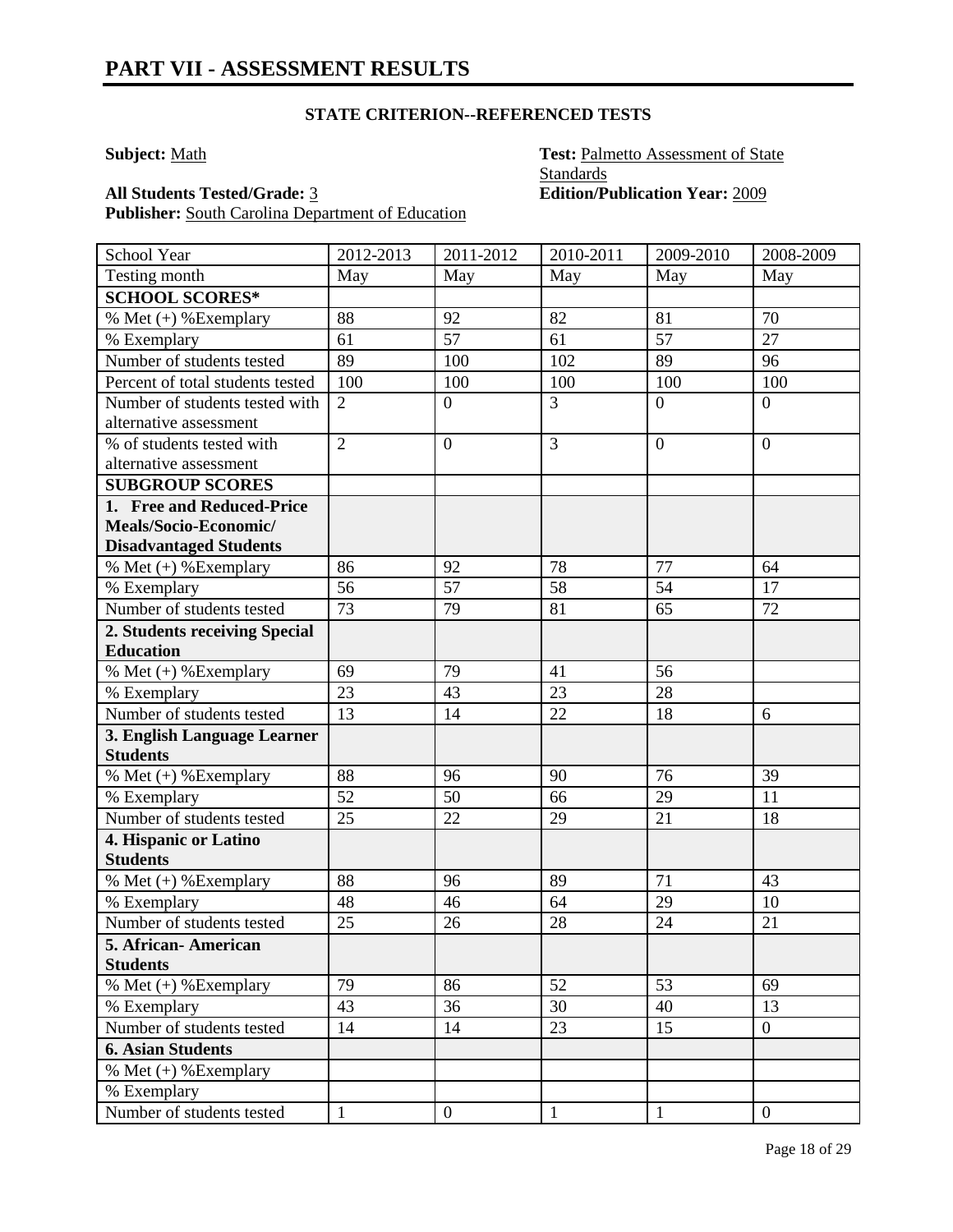| 7. American Indian or            |                  |                |                  |                |                  |
|----------------------------------|------------------|----------------|------------------|----------------|------------------|
| <b>Alaska Native Students</b>    |                  |                |                  |                |                  |
| % Met $(+)$ % Exemplary          |                  |                |                  |                |                  |
| % Exemplary                      |                  |                |                  |                |                  |
| Number of students tested        | $\mathbf{1}$     | $\Omega$       | $\theta$         | $\Omega$       | $\overline{0}$   |
| 8. Native Hawaiian or other      |                  |                |                  |                |                  |
| <b>Pacific Islander Students</b> |                  |                |                  |                |                  |
| % Met $(+)$ % Exemplary          |                  |                |                  |                |                  |
| % Exemplary                      |                  |                |                  |                |                  |
| Number of students tested        | $\overline{0}$   | $\overline{0}$ | $\overline{2}$   | $\overline{0}$ | $\overline{0}$   |
| 9. White Students                |                  |                |                  |                |                  |
| % Met $(+)$ % Exemplary          | 89               | 91             | 94               | 94             | 80               |
| % Exemplary                      | 72               | 65             | 72               | 74             | 36               |
| Number of students tested        | 46               | 57             | 46               | 46             | 56               |
| 10. Two or More Races            |                  |                |                  |                |                  |
| identified Students              |                  |                |                  |                |                  |
| % Met $(+)$ % Exemplary          |                  |                |                  |                |                  |
| % Exemplary                      |                  |                |                  |                |                  |
| Number of students tested        | $\overline{2}$   | 3              | $\overline{2}$   | $\overline{0}$ | $\overline{0}$   |
| 11. Other 1: Other 1             |                  |                |                  |                |                  |
| % Met $(+)$ % Exemplary          |                  |                |                  |                |                  |
| % Exemplary                      |                  |                |                  |                |                  |
| Number of students tested        | $\overline{0}$   | $\overline{0}$ | $\overline{0}$   | $\overline{0}$ | $\overline{0}$   |
| 12. Other 2: Other 2             |                  |                |                  |                |                  |
| % Met $(+)$ % Exemplary          |                  |                |                  |                |                  |
| % Exemplary                      |                  |                |                  |                |                  |
| Number of students tested        | $\overline{0}$   | $\overline{0}$ | $\overline{0}$   | $\theta$       | $\Omega$         |
| 13. Other 3: Other 3             |                  |                |                  |                |                  |
| % Met (+) % Exemplary            |                  |                |                  |                |                  |
| % Exemplary                      |                  |                |                  |                |                  |
| Number of students tested        | $\boldsymbol{0}$ | $\overline{0}$ | $\boldsymbol{0}$ | $\overline{0}$ | $\boldsymbol{0}$ |

**NOTES:** In 2010 we had less than 10% total enrollment in free/reduced meals.

In 2010-11, we had three percent of students in third grade who were tested with alternative assessment per the students' Individualized Education Plans.

In 2012-13, we had two percent of students in grade three who were tested with alternative assessment per the students' Individualized Education Plans.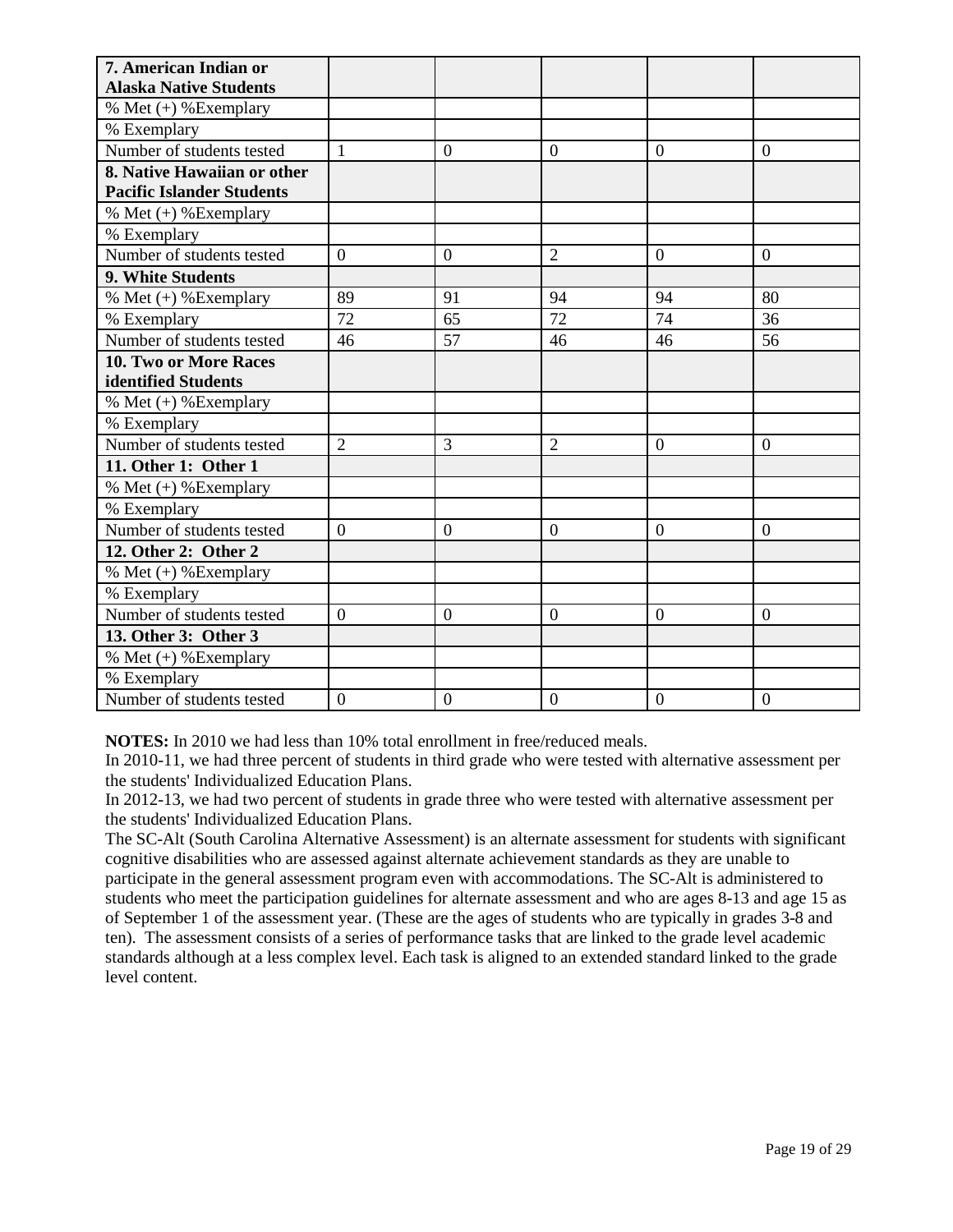Publisher: South Carolina Department of Education

### **Subject:** Math **Test:** Palmetto Assessment of State **Standards All Students Tested/Grade:** 4 **Edition/Publication Year:** 2009

| School Year                                              | 2012-2013      | 2011-2012 | 2010-2011        | 2009-2010    | 2008-2009      |
|----------------------------------------------------------|----------------|-----------|------------------|--------------|----------------|
| Testing month                                            | May            | May       | May              | May          | May            |
| <b>SCHOOL SCORES*</b>                                    |                |           |                  |              |                |
| % Met plus % Exemplary                                   | 100            | 90        | 94               | 88           | 92             |
| % Exemplary                                              | 70             | 67        | 61               | 49           | 55             |
| Number of students tested                                | 100            | 96        | 87               | 89           | 82             |
| Percent of total students tested                         | 100            | 100       | 100              | 100          | 100            |
| Number of students tested with<br>alternative assessment | $\overline{0}$ | 3         | $\boldsymbol{0}$ | 1            | 1              |
| % of students tested with<br>alternative assessment      | $\overline{0}$ | 3         | $\overline{0}$   | $\mathbf{1}$ | 1              |
| <b>SUBGROUP SCORES</b>                                   |                |           |                  |              |                |
| 1. Free and Reduced-Price                                |                |           |                  |              |                |
| Meals/Socio-Economic/<br><b>Disadvantaged Students</b>   |                |           |                  |              |                |
| % Met plus % Exemplary                                   | 100            | 87        | 94               | 87           | 87             |
| % Exemplary                                              | 73             | 65        | 56               | 42           | 50             |
| Number of students tested                                | 78             | 78        | 66               | 71           | 54             |
| 2. Students receiving Special<br><b>Education</b>        |                |           |                  |              |                |
| % Met plus % Exemplary                                   |                | 53        | 80               | 42           |                |
| % Exemplary                                              |                | 18        | 40               | 17           |                |
| Number of students tested                                | 6              | 17        | 15               | 12           | $\overline{7}$ |
| 3. English Language Learner                              |                |           |                  |              |                |
| <b>Students</b>                                          |                |           |                  |              |                |
| % Met plus % Exemplary                                   | 100            | 96        | 91               | 75           | 81             |
| % Exemplary                                              | 71             | 70        | 56               | 16           | 27             |
| Number of students tested                                | 24             | 27        | 18               | 19           | 15             |
| 4. Hispanic or Latino<br><b>Students</b>                 |                |           |                  |              |                |
| % Met plus % Exemplary                                   | 100            | 96        | 91               | 75           | 81             |
| % Exemplary                                              | 73             | 67        | 50               | 25           | 31             |
| Number of students tested                                | 30             | 27        | 22               | 20           | 16             |
| 5. African- American<br><b>Students</b>                  |                |           |                  |              |                |
| % Met plus % Exemplary                                   | 100            | 57        | 92               | 94           | 80             |
| % Exemplary                                              | 43             | 21        | 31               | 35           | 40             |
| Number of students tested                                | 14             | 14        | 13               | 17           | 10             |
| <b>6. Asian Students</b>                                 |                |           |                  |              |                |
| % Met plus % Exemplary                                   |                |           |                  |              |                |
| % Exemplary                                              |                |           |                  |              |                |
| Number of students tested                                | $\overline{0}$ | 1         | $\overline{0}$   | 1            | $\mathbf{0}$   |
| 7. American Indian or<br><b>Alaska Native Students</b>   |                |           |                  |              |                |
| % Met plus % Exemplary                                   |                |           |                  |              |                |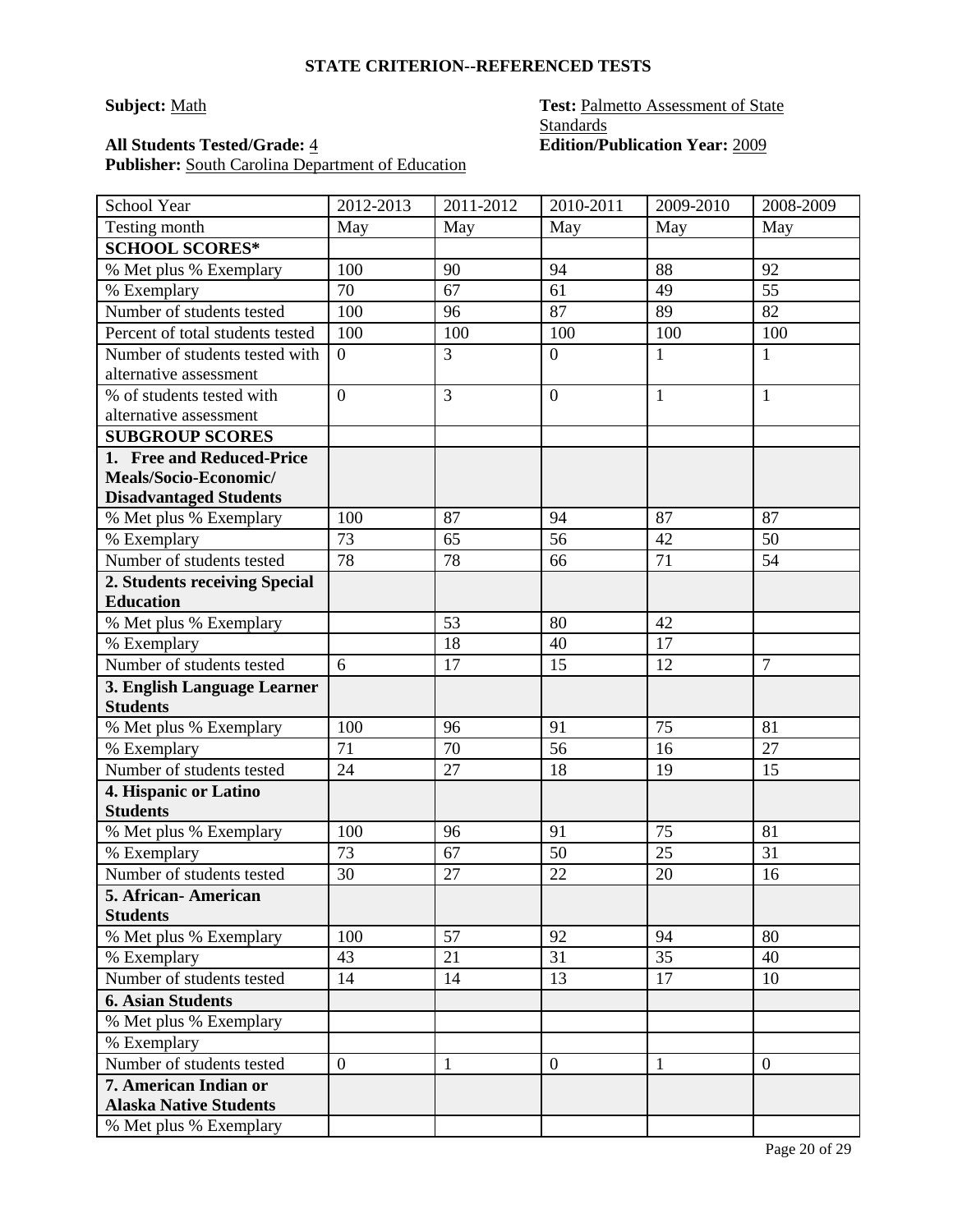| % Exemplary                      |                |                |                |                |                  |
|----------------------------------|----------------|----------------|----------------|----------------|------------------|
| Number of students tested        | $\overline{0}$ | $\overline{0}$ | $\overline{0}$ | $\overline{0}$ | $\overline{0}$   |
| 8. Native Hawaiian or other      |                |                |                |                |                  |
| <b>Pacific Islander Students</b> |                |                |                |                |                  |
| % Met plus % Exemplary           |                |                |                |                |                  |
| % Exemplary                      |                |                |                |                |                  |
| Number of students tested        | $\Omega$       | $\overline{2}$ | 1              | $\Omega$       | $\theta$         |
| 9. White Students                |                |                |                |                |                  |
| % Met plus % Exemplary           | 100            | 94             | 96             | 90             | 96               |
| % Exemplary                      | 75             | 78             | 73             | 65             | 65               |
| Number of students tested        | 52             | 46             | 51             | 49             | 54               |
| <b>10. Two or More Races</b>     |                |                |                |                |                  |
| identified Students              |                |                |                |                |                  |
| % Met plus % Exemplary           |                |                |                |                |                  |
| % Exemplary                      |                |                |                |                |                  |
| Number of students tested        | $\overline{4}$ | 5              | $\overline{0}$ | $\overline{0}$ | $\overline{0}$   |
| 11. Other 1: Other 1             |                |                |                |                |                  |
| % Met plus % Exemplary           |                |                |                |                |                  |
| % Exemplary                      |                |                |                |                |                  |
| Number of students tested        | $\overline{0}$ | $\mathbf{0}$   | $\theta$       | $\overline{0}$ | $\overline{0}$   |
| 12. Other 2: Other 2             |                |                |                |                |                  |
| % Met plus % Exemplary           |                |                |                |                |                  |
| % Exemplary                      |                |                |                |                |                  |
| Number of students tested        | $\overline{0}$ | $\overline{0}$ | $\theta$       | $\Omega$       | $\overline{0}$   |
| 13. Other 3: Other 3             |                |                |                |                |                  |
| % Met plus % Exemplary           |                |                |                |                |                  |
| % Exemplary                      |                |                |                |                |                  |
| Number of students tested        | $\overline{0}$ | $\mathbf{0}$   | $\overline{0}$ | $\overline{0}$ | $\boldsymbol{0}$ |

**NOTES:** In 2009 and 2011 we had less than 10% of total enrollment in free/reduced meals.

In 2011-12, we had three percent of fourth grade students who were tested with alternative assessment per the students' Individualized Education Plans.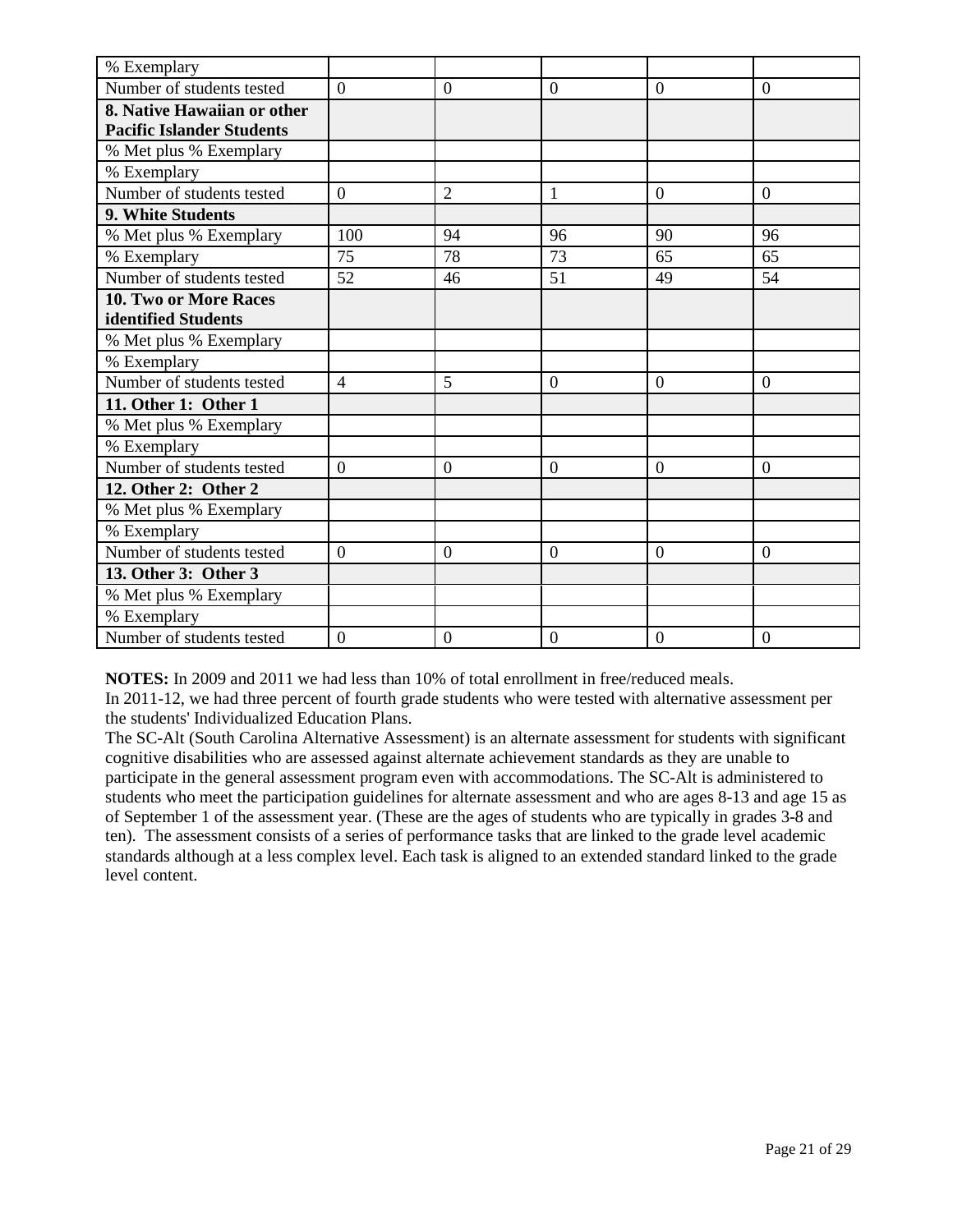Publisher: South Carolina Department of Education

### **Subject:** Math **Test:** Palmetto Assessment of State **Standards All Students Tested/Grade:** 5 **Edition/Publication Year:** 2009

| School Year                              | 2012-2013      | 2011-2012        | 2010-2011        | 2009-2010       | 2008-2009            |
|------------------------------------------|----------------|------------------|------------------|-----------------|----------------------|
| Testing month                            | May            | May              | May              | May             | May                  |
| <b>SCHOOL SCORES*</b>                    |                |                  |                  |                 |                      |
| % Met plus % Exemplary                   | 89             | 96               | 91               | 89              | 77                   |
| % Exemplary                              | 71             | 63               | 70               | $\overline{51}$ | $\overline{27}$      |
| Number of students tested                | 103            | 93               | 86               | 104             | 95                   |
| Percent of total students tested         | 100            | 100              | 100              | 100             | 100                  |
| Number of students tested with           | 3              | $\boldsymbol{0}$ | $\overline{0}$   | $\mathbf{1}$    | $\overline{0}$       |
| alternative assessment                   |                |                  |                  |                 |                      |
| % of students tested with                | $\overline{3}$ | $\boldsymbol{0}$ | $\boldsymbol{0}$ | $\mathbf{1}$    | $\overline{0}$       |
| alternative assessment                   |                |                  |                  |                 |                      |
| <b>SUBGROUP SCORES</b>                   |                |                  |                  |                 |                      |
| 1. Free and Reduced-Price                |                |                  |                  |                 |                      |
| Meals/Socio-Economic/                    |                |                  |                  |                 |                      |
| <b>Disadvantaged Students</b>            |                |                  |                  |                 |                      |
| % Met plus % Exemplary                   | 89             | 94               | 90               | 88              | 72                   |
| % Exemplary                              | 73             | 61               | 67               | 46              | 23                   |
| Number of students tested                | 80             | 71               | 73               | 69              | 61                   |
| 2. Students receiving Special            |                |                  |                  |                 |                      |
| <b>Education</b>                         |                |                  |                  |                 |                      |
| % Met plus % Exemplary                   | 58             |                  |                  | 56              | 25                   |
| % Exemplary                              | 32             |                  |                  | 17              | 6                    |
| Number of students tested                | 19             | 7                | 10               | 18              | 16                   |
| 3. English Language Learner              |                |                  |                  |                 |                      |
| <b>Students</b>                          |                |                  |                  |                 |                      |
| % Met plus % Exemplary                   | 90<br>70       | 91<br>52         | 89<br>72         | 78              | 70<br>$\overline{4}$ |
| % Exemplary                              |                |                  |                  | 44              |                      |
| Number of students tested                | 30             | 21               | 18               | 18              | 23                   |
| 4. Hispanic or Latino<br><b>Students</b> |                |                  |                  |                 |                      |
| % Met plus % Exemplary                   | 91             | 92               | 88               | 77              | 74                   |
| % Exemplary                              | 67             | 48               | 59               | 41              | $\overline{4}$       |
| Number of students tested                | 33             | 25               | 17               | 17              | 23                   |
| 5. African- American                     |                |                  |                  |                 |                      |
| <b>Students</b>                          |                |                  |                  |                 |                      |
| % Met plus % Exemplary                   | 77             |                  | 100              | 95              |                      |
| % Exemplary                              | 46             |                  | 77               | 25              |                      |
| Number of students tested                | 13             | 9                | 13               | 20              | $\overline{7}$       |
| <b>6. Asian Students</b>                 |                |                  |                  |                 |                      |
| % Met plus % Exemplary                   |                |                  |                  |                 |                      |
| % Exemplary                              |                |                  |                  |                 |                      |
| Number of students tested                | $\mathbf{1}$   | $\boldsymbol{0}$ | $\boldsymbol{0}$ | 3               | $\mathbf{0}$         |
| 7. American Indian or                    |                |                  |                  |                 |                      |
| <b>Alaska Native Students</b>            |                |                  |                  |                 |                      |
| % Met plus % Exemplary                   |                |                  |                  |                 |                      |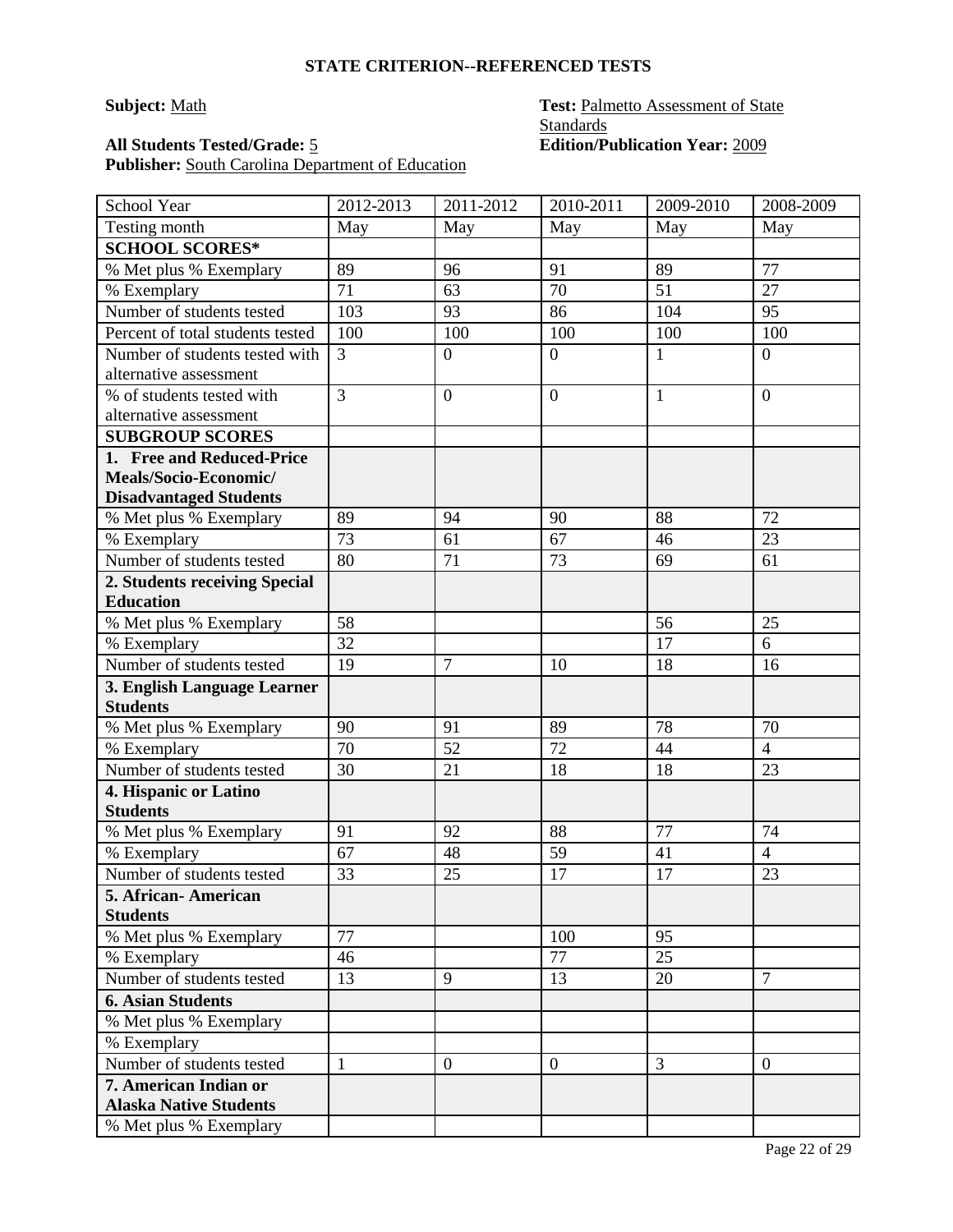| % Exemplary                      |                  |                |                |                |                  |
|----------------------------------|------------------|----------------|----------------|----------------|------------------|
| Number of students tested        | $\overline{0}$   | $\overline{0}$ | $\overline{0}$ | 1              | $\overline{0}$   |
| 8. Native Hawaiian or other      |                  |                |                |                |                  |
| <b>Pacific Islander Students</b> |                  |                |                |                |                  |
| % Met plus % Exemplary           |                  |                |                |                |                  |
| % Exemplary                      |                  |                |                |                |                  |
| Number of students tested        | $\overline{2}$   | 1              | $\overline{2}$ | 3              | $\theta$         |
| 9. White Students                |                  |                |                |                |                  |
| % Met plus % Exemplary           | 90               | 96             | 88             | 92             | 82               |
| % Exemplary                      | 78               | 71             | 71             | 61             | 38               |
| Number of students tested        | 50               | 56             | 51             | 62             | 61               |
| <b>10. Two or More Races</b>     |                  |                |                |                |                  |
| identified Students              |                  |                |                |                |                  |
| % Met plus % Exemplary           |                  |                |                |                |                  |
| % Exemplary                      |                  |                |                |                |                  |
| Number of students tested        | $\overline{4}$   | $\overline{2}$ | 3              | $\theta$       | $\theta$         |
| 11. Other 1: Other 1             |                  |                |                |                |                  |
| % Met plus % Exemplary           |                  |                |                |                |                  |
| % Exemplary                      |                  |                |                |                |                  |
| Number of students tested        | $\boldsymbol{0}$ | $\mathbf{0}$   | $\theta$       | $\overline{0}$ | $\overline{0}$   |
| 12. Other 2: Other 2             |                  |                |                |                |                  |
| % Met plus % Exemplary           |                  |                |                |                |                  |
| % Exemplary                      |                  |                |                |                |                  |
| Number of students tested        | $\overline{0}$   | $\overline{0}$ | $\overline{0}$ | $\overline{0}$ | $\overline{0}$   |
| 13. Other 3: Other 3             |                  |                |                |                |                  |
| % Met plus % Exemplary           |                  |                |                |                |                  |
| % Exemplary                      |                  |                |                |                |                  |
| Number of students tested        | $\overline{0}$   | $\mathbf{0}$   | $\overline{0}$ | $\overline{0}$ | $\boldsymbol{0}$ |

**NOTES:** In 2009 we had less than 10% total enrollment in free/reduced meals.

In 2012-13, we had three percent of fifth grade students who were tested with alternative assessment per the students' Individualized Education Plans.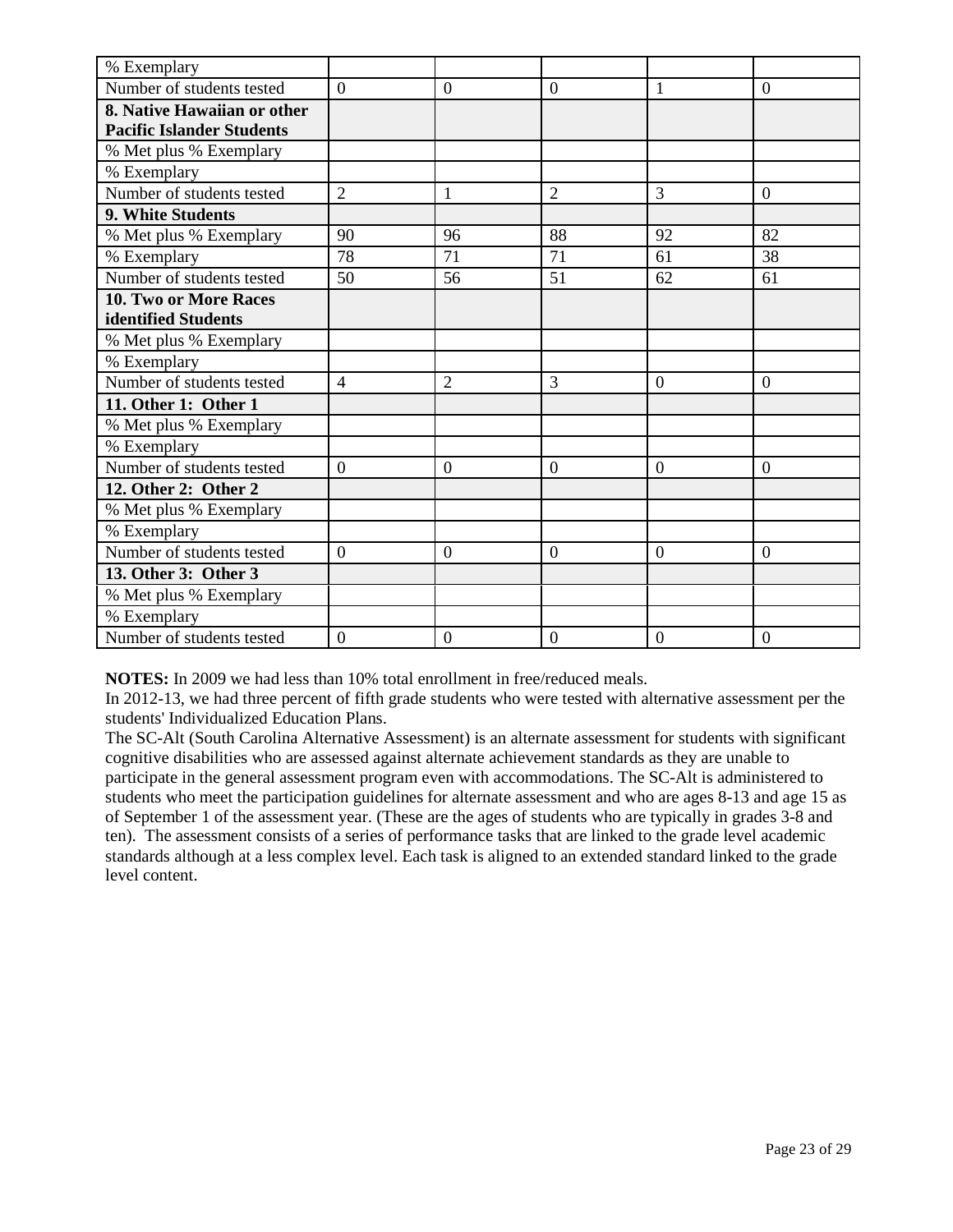Publisher: South Carolina Department of Education

### **Subject: Reading/ELA Test: Palmetto Assessment of State Standards All Students Tested/Grade:** 3 **Edition/Publication Year:** 2009

| School Year                                              | 2012-2013      | 2011-2012        | 2010-2011    | 2009-2010      | 2008-2009        |
|----------------------------------------------------------|----------------|------------------|--------------|----------------|------------------|
| Testing month                                            | May            | May              | May          | May            | May              |
| <b>SCHOOL SCORES*</b>                                    |                |                  |              |                |                  |
| % Met plus % Exemplary                                   | 91             | 88               | 90           | 84             | 71               |
| % Exemplary                                              | 63             | 70               | 65           | 61             | 43               |
| Number of students tested                                | 89             | 99               | 102          | 89             | 91               |
| Percent of total students tested                         | 100            | 100              | 100          | 100            | 100              |
| Number of students tested with<br>alternative assessment | $\overline{2}$ | $\boldsymbol{0}$ | 3            | $\overline{0}$ | $\boldsymbol{0}$ |
| % of students tested with<br>alternative assessment      | $\overline{2}$ | $\boldsymbol{0}$ | 3            | $\overline{0}$ | $\overline{0}$   |
| <b>SUBGROUP SCORES</b>                                   |                |                  |              |                |                  |
| 1. Free and Reduced-Price                                |                |                  |              |                |                  |
| Meals/Socio-Economic/<br><b>Disadvantaged Students</b>   |                |                  |              |                |                  |
| % Met plus % Exemplary                                   | 90             | 87               | 88           |                | 65               |
| % Exemplary                                              | 60             | 71               | 62           |                | $\overline{35}$  |
| Number of students tested                                | 73             | 78               | 81           |                | 68               |
| 2. Students receiving Special                            |                |                  |              |                |                  |
| <b>Education</b>                                         |                |                  |              |                |                  |
| % Met plus % Exemplary                                   | 69             | 64               | 59           | 61             |                  |
| % Exemplary                                              | 31             | 50               | 18           | 28             |                  |
| Number of students tested                                | 13             | 14               | 22           | 18             | $\mathbf{1}$     |
| 3. English Language Learner                              |                |                  |              |                |                  |
| <b>Students</b>                                          |                |                  |              |                |                  |
| % Met plus % Exemplary                                   | 88             | 92               | 89           | 83             | 50               |
| % Exemplary                                              | 52             | 62               | 66           | 38             | 22               |
| Number of students tested                                | 25             | 21               | 29           | 21             | 18               |
| 4. Hispanic or Latino<br><b>Students</b>                 |                |                  |              |                |                  |
| % Met plus % Exemplary                                   | 88             | 92               | 89           | 83             | 50               |
| % Exemplary                                              | 48             | 64               | 64           | 38             | 30               |
| Number of students tested                                | 25             | 25               | 28           | 24             | 20               |
| 5. African- American<br><b>Students</b>                  |                |                  |              |                |                  |
| % Met plus % Exemplary                                   | 79             | 86               | 78           | 87             | 64               |
| % Exemplary                                              | 57             | 36               | 39           | 53             | 21               |
| Number of students tested                                | 14             | 14               | 23           | 15             | 14               |
| <b>6. Asian Students</b>                                 |                |                  |              |                |                  |
| % Met plus % Exemplary                                   |                |                  |              |                |                  |
| % Exemplary                                              |                |                  |              |                |                  |
| Number of students tested                                | $\mathbf{1}$   | $\boldsymbol{0}$ | $\mathbf{1}$ | 1              | $\mathbf{0}$     |
| 7. American Indian or                                    |                |                  |              |                |                  |
| <b>Alaska Native Students</b>                            |                |                  |              |                |                  |
| % Met plus % Exemplary                                   |                |                  |              |                |                  |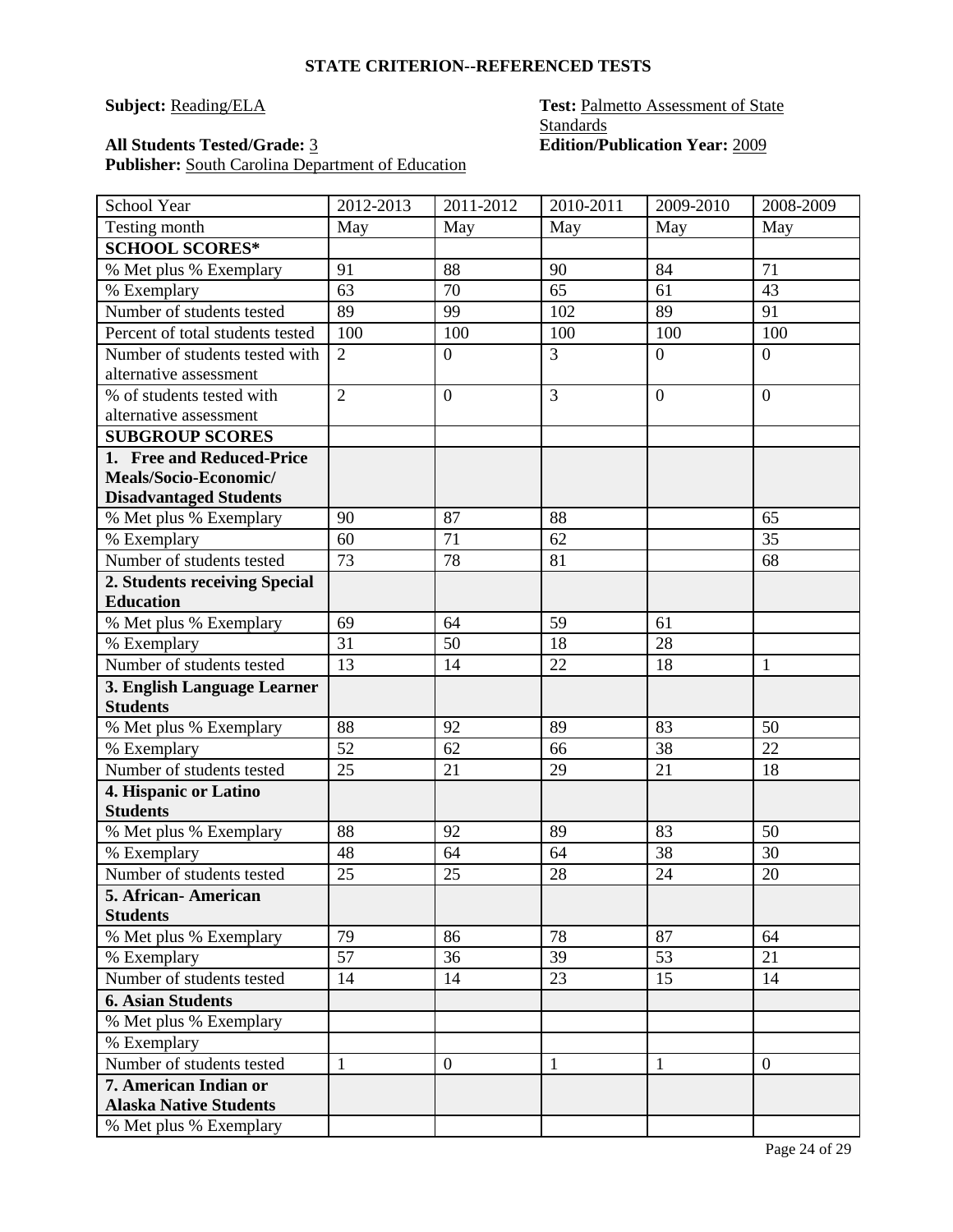| % Exemplary                      |                |                |                |                |                  |
|----------------------------------|----------------|----------------|----------------|----------------|------------------|
| Number of students tested        | $\mathbf{1}$   | $\overline{0}$ | $\overline{0}$ | $\overline{0}$ | $\overline{0}$   |
| 8. Native Hawaiian or other      |                |                |                |                |                  |
| <b>Pacific Islander Students</b> |                |                |                |                |                  |
| % Met plus % Exemplary           |                |                |                |                |                  |
| % Exemplary                      |                |                |                |                |                  |
| Number of students tested        | $\Omega$       | $\theta$       | $\overline{2}$ | $\Omega$       | $\overline{0}$   |
| 9. White Students                |                |                |                |                |                  |
| % Met plus % Exemplary           | 96             | 86             | 96             | 85             | 80               |
| % Exemplary                      | 70             | 79             | 78             | 74             | 52               |
| Number of students tested        | 46             | 57             | 46             | 46             | 54               |
| <b>10. Two or More Races</b>     |                |                |                |                |                  |
| identified Students              |                |                |                |                |                  |
| % Met plus % Exemplary           |                |                |                |                |                  |
| % Exemplary                      |                |                |                |                |                  |
| Number of students tested        | $\overline{2}$ | 3              | $\overline{2}$ | $\overline{0}$ | $\overline{0}$   |
| 11. Other 1: Other 1             |                |                |                |                |                  |
| % Met plus % Exemplary           |                |                |                |                |                  |
| % Exemplary                      |                |                |                |                |                  |
| Number of students tested        | $\overline{0}$ | $\mathbf{0}$   | $\theta$       | $\overline{0}$ | $\overline{0}$   |
| 12. Other 2: Other 2             |                |                |                |                |                  |
| % Met plus % Exemplary           |                |                |                |                |                  |
| % Exemplary                      |                |                |                |                |                  |
| Number of students tested        | $\overline{0}$ | $\overline{0}$ | $\theta$       | $\Omega$       | $\overline{0}$   |
| 13. Other 3: Other 3             |                |                |                |                |                  |
| % Met plus % Exemplary           |                |                |                |                |                  |
| % Exemplary                      |                |                |                |                |                  |
| Number of students tested        | $\overline{0}$ | $\mathbf{0}$   | $\overline{0}$ | $\overline{0}$ | $\boldsymbol{0}$ |

**NOTES:** In 2010 we had less than 10% total enrollment in free/reduced meals.

In 2010-11, we had three percent of students in third grade who were tested with alternative assessment per the students' Individualized Education Plans.

In 2012-13, we had two percent of students in grade three who were tested with alternative assessment per the students' Individualized Education Plans.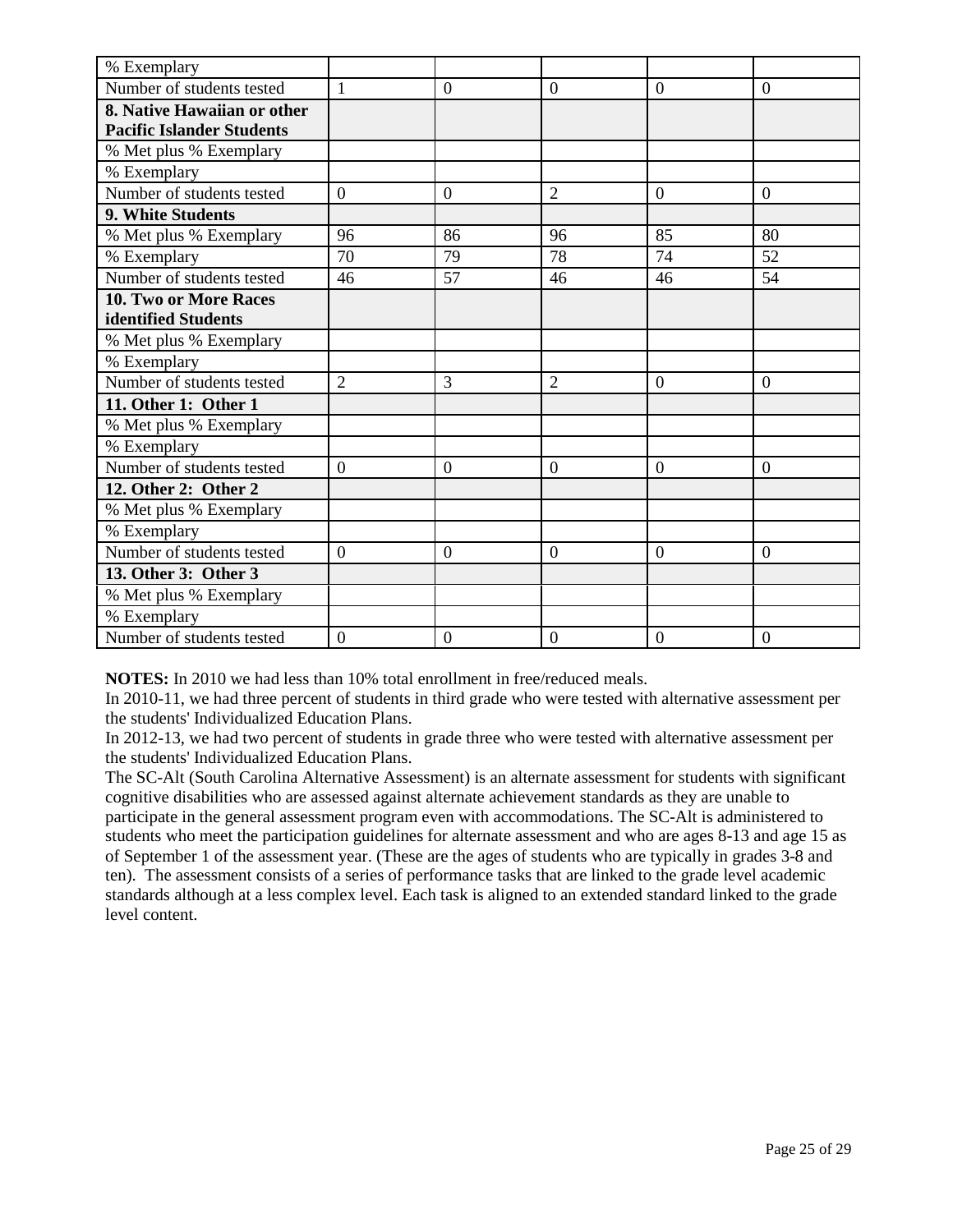### **All Students Tested/Grade:**  $\frac{4}{5}$

Publisher: South Carolina Department of Education

## **Subject: Reading/ELA Test: Palmetto Assessment of State Standards**<br> **Edition/Publication Year: 2009**

| School Year                                              | 2012-2013      | 2011-2012 | 2010-2011        | 2009-2010    | 2008-2009       |
|----------------------------------------------------------|----------------|-----------|------------------|--------------|-----------------|
| Testing month                                            | May            | May       | May              | May          | May             |
| <b>SCHOOL SCORES*</b>                                    |                |           |                  |              |                 |
| % Met plus % Exemplary                                   | 93             | 82        | 86               | 74           | 86              |
| % Exemplary                                              | 60             | 49        | 52               | 44           | 50              |
| Number of students tested                                | 100            | 96        | 86               | 89           | 78              |
| Percent of total students tested                         | 100            | 100       | 100              | 100          | 100             |
| Number of students tested with<br>alternative assessment | $\overline{0}$ | 3         | $\boldsymbol{0}$ | 1            | 1               |
| % of students tested with<br>alternative assessment      | $\overline{0}$ | 3         | $\overline{0}$   | $\mathbf{1}$ | 1               |
| <b>SUBGROUP SCORES</b>                                   |                |           |                  |              |                 |
| 1. Free and Reduced-Price                                |                |           |                  |              |                 |
| Meals/Socio-Economic/<br><b>Disadvantaged Students</b>   |                |           |                  |              |                 |
| % Met plus % Exemplary                                   | 94             | 78        | 82               | 72           | 73              |
| % Exemplary                                              | 60             | 45        | 46               | 34           | $\overline{27}$ |
| Number of students tested                                | 78             | 78        | 65               | 71           | 62              |
| 2. Students receiving Special                            |                |           |                  |              |                 |
| <b>Education</b>                                         |                |           |                  |              |                 |
| % Met plus % Exemplary                                   |                | 47        | 53               | 33           |                 |
| % Exemplary                                              |                | 6         | 40               | 8            |                 |
| Number of students tested                                | 6              | 17        | 15               | 12           | $\overline{4}$  |
| 3. English Language Learner                              |                |           |                  |              |                 |
| <b>Students</b>                                          |                |           |                  |              |                 |
| % Met plus % Exemplary                                   | 92             | 74        | 82               | 53           | 54              |
| % Exemplary<br>Number of students tested                 | 54             | 33        | 47               | 11           | 23              |
|                                                          | 24             | 27        | 17               | 19           | 13              |
| 4. Hispanic or Latino<br><b>Students</b>                 |                |           |                  |              |                 |
| % Met plus % Exemplary                                   | 93             | 74        | 76               | 55           | 57              |
| % Exemplary                                              | 57             | 33        | 48               | 15           | 21              |
| Number of students tested                                | 30             | 27        | 21               | 20           | 14              |
| 5. African- American<br><b>Students</b>                  |                |           |                  |              |                 |
| % Met plus % Exemplary                                   | 79             | 43        | 77               | 65           |                 |
| % Exemplary                                              | 36             | 14        | 23               | 18           |                 |
| Number of students tested                                | 14             | 14        | 13               | 17           | 9               |
| <b>6. Asian Students</b>                                 |                |           |                  |              |                 |
| % Met plus % Exemplary                                   |                |           |                  |              |                 |
| % Exemplary                                              |                |           |                  |              |                 |
| Number of students tested                                | $\overline{0}$ | 1         | $\overline{0}$   | 1            | $\mathbf{0}$    |
| 7. American Indian or<br><b>Alaska Native Students</b>   |                |           |                  |              |                 |
| % Met plus % Exemplary                                   |                |           |                  |              |                 |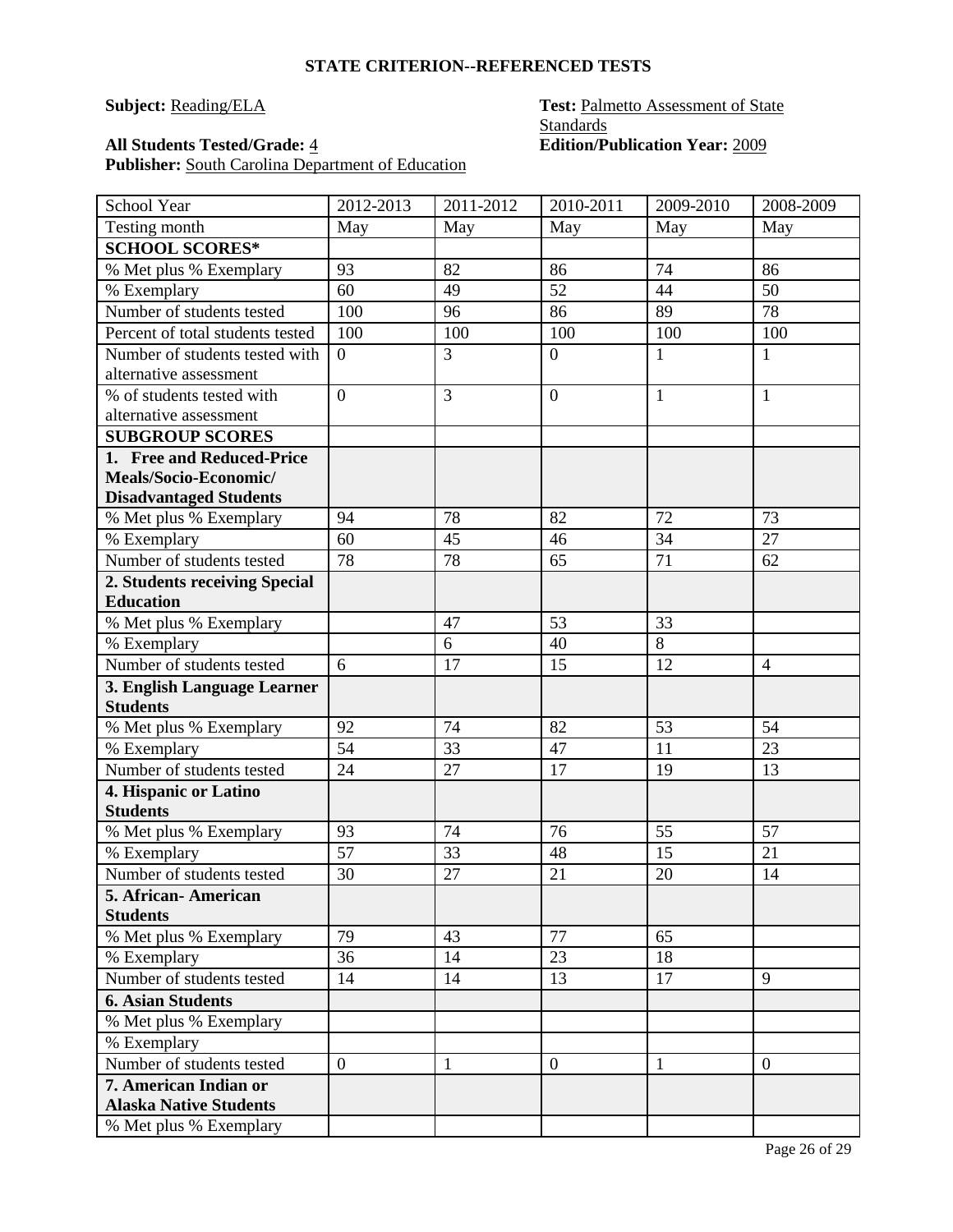| % Exemplary                      |                |                |                |                |                  |
|----------------------------------|----------------|----------------|----------------|----------------|------------------|
| Number of students tested        | $\overline{0}$ | $\overline{0}$ | $\overline{0}$ | $\overline{0}$ | $\overline{0}$   |
| 8. Native Hawaiian or other      |                |                |                |                |                  |
| <b>Pacific Islander Students</b> |                |                |                |                |                  |
| % Met plus % Exemplary           |                |                |                |                |                  |
| % Exemplary                      |                |                |                |                |                  |
| Number of students tested        | $\Omega$       | $\overline{2}$ | 1              | $\Omega$       | $\overline{0}$   |
| 9. White Students                |                |                |                |                |                  |
| % Met plus % Exemplary           | 96             | 96             | 92             | 84             | 93               |
| % Exemplary                      | 65             | 72             | 63             | 63             | 60               |
| Number of students tested        | 52             | 46             | 51             | 49             | 53               |
| <b>10. Two or More Races</b>     |                |                |                |                |                  |
| identified Students              |                |                |                |                |                  |
| % Met plus % Exemplary           |                |                |                |                |                  |
| % Exemplary                      |                |                |                |                |                  |
| Number of students tested        | $\overline{4}$ | 5              | $\overline{0}$ | $\overline{0}$ | $\overline{0}$   |
| 11. Other 1: Other 1             |                |                |                |                |                  |
| % Met plus % Exemplary           |                |                |                |                |                  |
| % Exemplary                      |                |                |                |                |                  |
| Number of students tested        | $\overline{0}$ | $\mathbf{0}$   | $\theta$       | $\overline{0}$ | $\overline{0}$   |
| 12. Other 2: Other 2             |                |                |                |                |                  |
| % Met plus % Exemplary           |                |                |                |                |                  |
| % Exemplary                      |                |                |                |                |                  |
| Number of students tested        | $\overline{0}$ | $\overline{0}$ | $\theta$       | $\Omega$       | $\overline{0}$   |
| 13. Other 3: Other 3             |                |                |                |                |                  |
| % Met plus % Exemplary           |                |                |                |                |                  |
| % Exemplary                      |                |                |                |                |                  |
| Number of students tested        | $\overline{0}$ | $\mathbf{0}$   | $\overline{0}$ | $\overline{0}$ | $\boldsymbol{0}$ |

**NOTES:** In 2009 and 2011 we had less than 10% total enrollment in free/reduced meals.

In 2011-12, we had three percent of fourth grade students who were tested with alternative assessment per the students' Individualized Education Plans.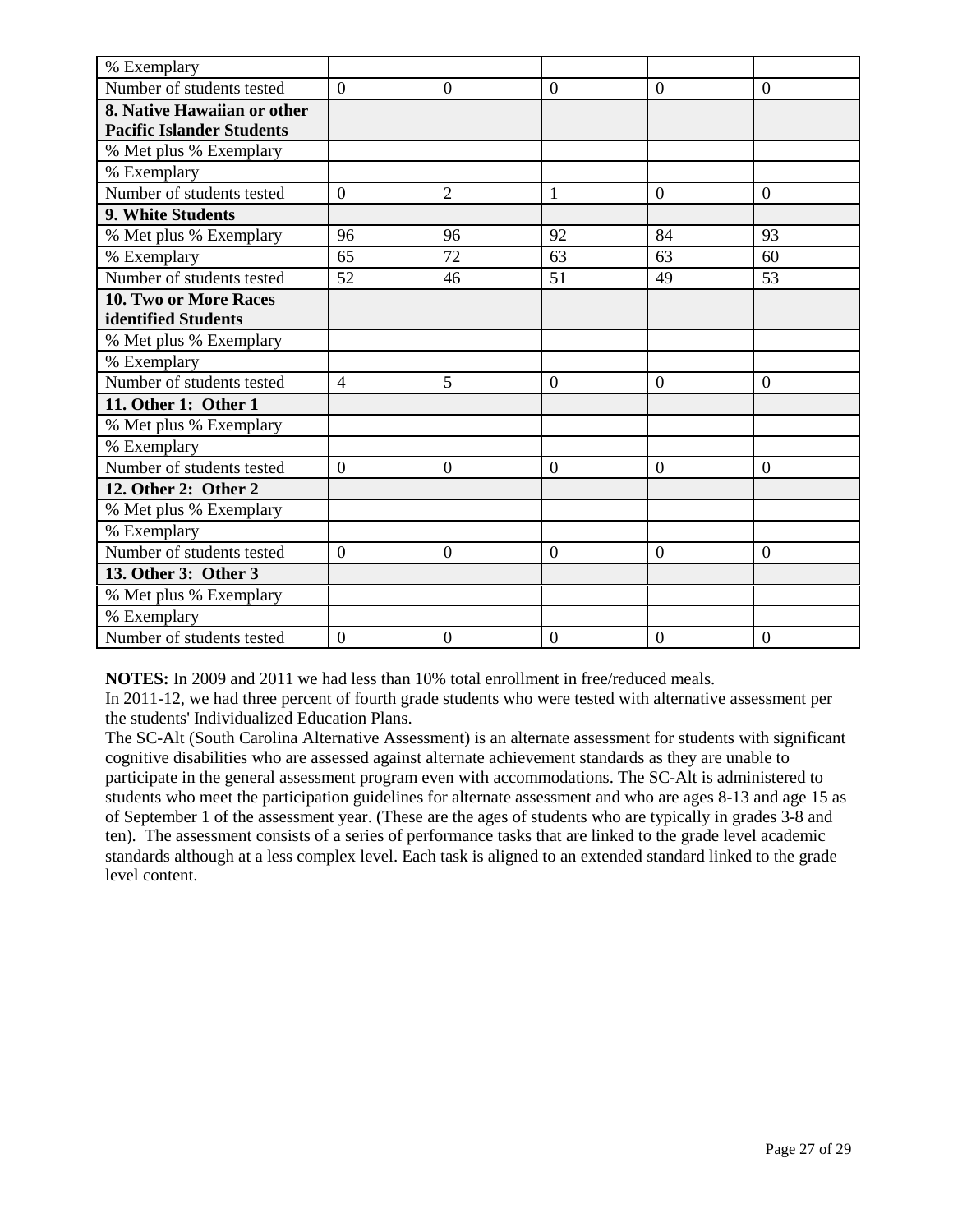### **All Students Tested/Grade:**  $\frac{5}{2}$

Publisher: South Carolina Department of Education

## **Subject: Reading/ELA Test: Palmetto Assessment of State Standards**<br> **Edition/Publication Year: 2009**

| School Year                                    | 2012-2013      | 2011-2012        | 2010-2011      | 2009-2010      | 2008-2009      |
|------------------------------------------------|----------------|------------------|----------------|----------------|----------------|
| Testing month                                  | May            | May              | May            | May            | May            |
| <b>SCHOOL SCORES*</b>                          |                |                  |                |                |                |
| % Met plus % Exemplary                         | 92             | 87               | 88             | 86             | 84             |
| % Exemplary                                    | 54             | 55               | 46             | 52             | 38             |
| Number of students tested                      | 103            | 93               | 84             | 104            | 94             |
| Percent of total students tested               | 100            | 100              | 100            | 100            | 99             |
| Number of students tested with                 | $\overline{3}$ | $\boldsymbol{0}$ | $\overline{0}$ | 1              | $\overline{0}$ |
| alternative assessment                         |                |                  |                |                |                |
| % of students tested with                      | $\overline{3}$ | $\boldsymbol{0}$ | $\overline{0}$ | 1              | $\overline{0}$ |
| alternative assessment                         |                |                  |                |                |                |
| <b>SUBGROUP SCORES</b>                         |                |                  |                |                |                |
| 1. Free and Reduced-Price                      |                |                  |                |                |                |
| Meals/Socio-Economic/                          |                |                  |                |                |                |
| <b>Disadvantaged Students</b>                  |                |                  |                |                |                |
| % Met plus % Exemplary                         | 91             | 83               | 87             | 81             | 77             |
| % Exemplary                                    | 49             | 51               | 42             | 46             | 30             |
| Number of students tested                      | 80             | 71               | 71             | 69             | 61             |
| 2. Students receiving Special                  |                |                  |                |                |                |
| <b>Education</b>                               | 68             |                  |                | 44             |                |
| % Met plus % Exemplary                         |                |                  |                |                | 63             |
| % Exemplary                                    | 21             |                  |                | 22             | 6              |
| Number of students tested                      | 19             | 7                | 9              | 18             | 16             |
| 3. English Language Learner<br><b>Students</b> |                |                  |                |                |                |
| % Met plus % Exemplary                         | 87             | 81               | 81             | 72             | 73             |
| % Exemplary                                    | 53             | 43               | 44             | 56             | 18             |
| Number of students tested                      | 30             | 21               | 16             | 18             | 22             |
| 4. Hispanic or Latino                          |                |                  |                |                |                |
| <b>Students</b>                                |                |                  |                |                |                |
| % Met plus % Exemplary                         | 88             | 76               | 73             | 71             | 73             |
| % Exemplary                                    | 52             | 44               | 27             | 47             | 18             |
| Number of students tested                      | 33             | 25               | 15             | 17             | 22             |
| 5. African-American                            |                |                  |                |                |                |
| <b>Students</b>                                |                |                  |                |                |                |
| % Met plus % Exemplary                         | 85             |                  | 100            | 75             |                |
| % Exemplary                                    | 15             |                  | 39             | 45             |                |
| Number of students tested                      | 13             | 9                | 13             | 20             | $\overline{7}$ |
| <b>6. Asian Students</b>                       |                |                  |                |                |                |
| % Met plus % Exemplary                         |                |                  |                |                |                |
| % Exemplary                                    |                |                  |                |                |                |
| Number of students tested                      | $\mathbf{1}$   | $\boldsymbol{0}$ | $\overline{0}$ | $\overline{3}$ | $\mathbf{0}$   |
| 7. American Indian or                          |                |                  |                |                |                |
| <b>Alaska Native Students</b>                  |                |                  |                |                |                |
| % Met plus % Exemplary                         |                |                  |                |                |                |